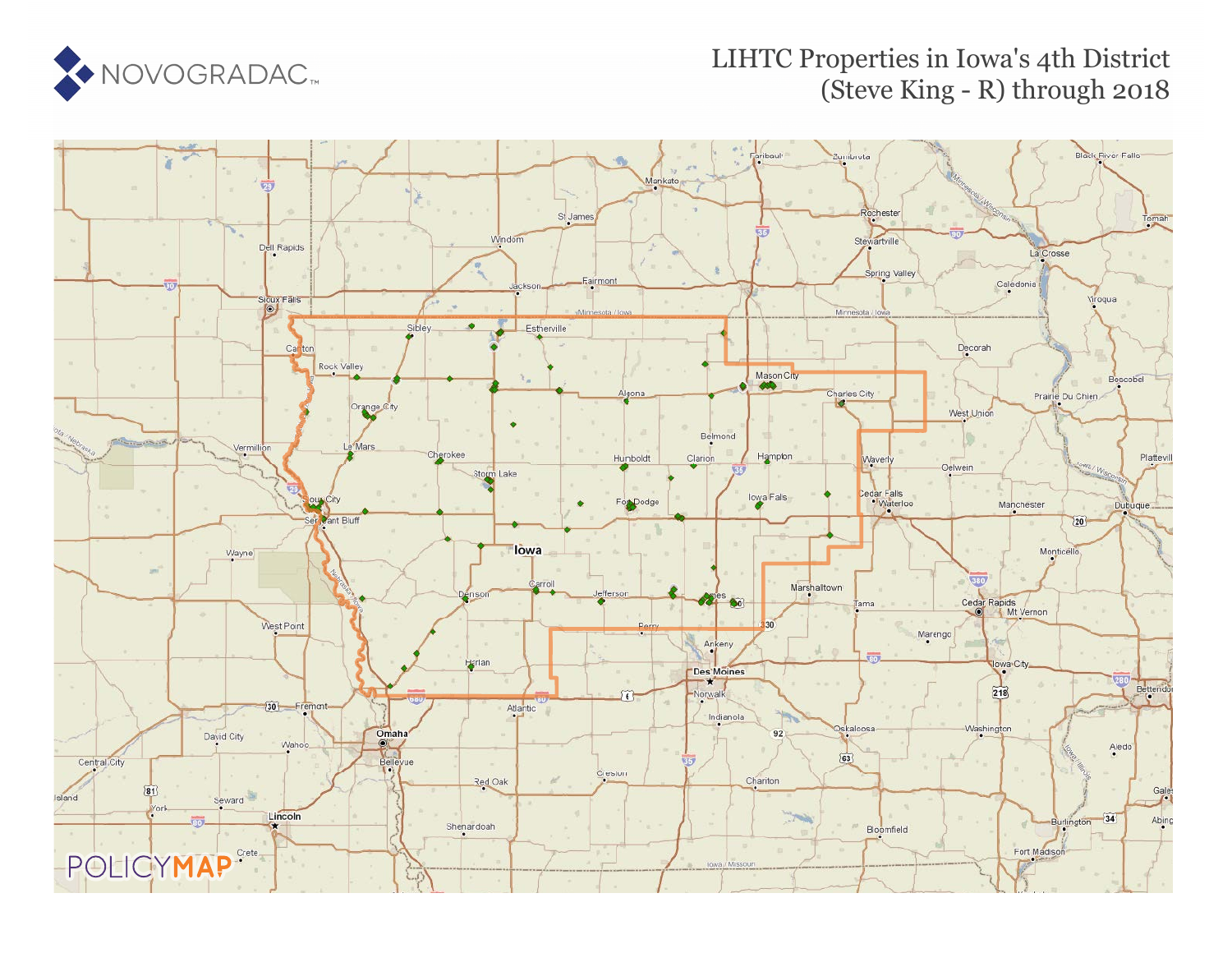| <b>Project Name</b>                                      | <b>Address</b>                       | City               | <b>State</b> | <b>Zip Code</b> | Nonprofit<br><b>Sponsor</b> | <b>Allocation</b><br>Year | <b>Annual</b><br><b>Allocated</b><br><b>Amount</b> | <b>Year Placed<br/>in Service</b> | <b>Construction Type</b> | <b>Total</b><br><b>Units</b> | Low<br><b>Income</b><br><b>Units</b> | <b>Rent or</b><br><b>Income</b><br><b>Ceiling</b> | <b>Credit</b><br>Percentage Bond | Tax-<br><b>Exempt</b> | <b>HUD Multi-</b><br>Family<br><b>Financing/Rental</b><br><b>Assistance</b> |
|----------------------------------------------------------|--------------------------------------|--------------------|--------------|-----------------|-----------------------------|---------------------------|----------------------------------------------------|-----------------------------------|--------------------------|------------------------------|--------------------------------------|---------------------------------------------------|----------------------------------|-----------------------|-----------------------------------------------------------------------------|
| CASTLE ON THE HILL 610 13TH ST                           |                                      | <b>SIOUX CITY</b>  | IA           | 51105           |                             | Insufficient<br>Data      | $\$0$                                              | Insufficient<br>Data              | Not Indicated            | 59                           | $\bf{0}$                             |                                                   | Not<br>Indicated                 |                       |                                                                             |
| CEDAR MANOR APTS                                         | 2003 CEDAR ST BOONE                  |                    | IA           | 50036           |                             | Insufficient<br>Data      | $\$0$                                              | Insufficient<br>Data              | Not Indicated            | 24                           | $\bf{0}$                             |                                                   | Not<br>Indicated                 |                       |                                                                             |
| CENTRAL PLACE                                            | 629 CENTRAL<br>AVE                   | ${\tt FORT}$ DODGE | IA           | 50501           |                             | Insufficient<br>Data      | $\$0$                                              | Insufficient<br>Data              | Not Indicated            | 31                           | $\bf{0}$                             |                                                   | <b>Not</b><br>Indicated          |                       |                                                                             |
| <b>CENTURY PLAZA</b>                                     | 411 NEBRASKA SIOUX CITY<br><b>ST</b> |                    | IA           | 51101           |                             | Insufficient<br>Data      | $\$0$                                              | Insufficient<br>Data              | Not Indicated            | 17                           | $\bf{0}$                             |                                                   | Not<br>Indicated                 |                       |                                                                             |
| HEARTHSTONE APTS 2317 W 19TH ST SIOUX CITY               |                                      |                    | IA           | 51103           |                             | Insufficient<br>Data      | $\$0$                                              | Insufficient<br>Data              | Not Indicated            | 46                           | $\bf{0}$                             |                                                   | <b>Not</b><br>Indicated          |                       |                                                                             |
| <b>MARTIN TOWER</b>                                      | 410 PIERCE ST SIOUX CITY             |                    | IA           | 51101           |                             | Insufficient<br>Data      | $\$0$                                              | Insufficient<br>Data              | Not Indicated            | 85                           | $\bf{0}$                             |                                                   | Not<br>Indicated                 |                       |                                                                             |
| NORTHRIDGE APTS II 525 N 28TH ST FORT DODGE              |                                      |                    | IA           | 50501           |                             | Insufficient<br>Data      | $\$0$                                              | Insufficient<br>Data              | Not Indicated            | 23                           | $\bf{0}$                             |                                                   | Not<br>Indicated                 |                       |                                                                             |
| PINNACLE OF BOONE 308 SECOND ST BOONE                    |                                      |                    | IA           | 50036           |                             | Insufficient<br>Data      | $\$0$                                              | Insufficient<br>Data              | Not Indicated            | 72                           | $\bf{0}$                             |                                                   | Not<br>Indicated                 |                       |                                                                             |
| ARAPAHOE VILLAGE 2104 JACKSON SPIRIT LAKE<br><b>APTS</b> | $\operatorname{AVE}$                 |                    | IA           | 51360           |                             | 1987                      | \$16,844                                           | 1987                              | Not Indicated            | 16                           | 16                                   |                                                   | Not<br>Indicated                 |                       |                                                                             |
| <b>GRANMEADOW</b><br><b>VILLIAGE APTS</b>                | 1014 SHAGBARK $\,$ NEVADA<br>DR      |                    | IA           | 50201           |                             | 1987                      | \$0                                                | 1987                              | Not Indicated            | 16                           | 16                                   |                                                   | Not<br>Indicated                 |                       |                                                                             |
| <b>NORTHWEST APTS</b>                                    | 511 E 19TH ST                        | <b>SPENCER</b>     | IA           | 51301           |                             | 1987                      | \$30,460                                           | 1987                              | Not Indicated            | 36                           | 36                                   |                                                   | Not<br>Indicated                 |                       |                                                                             |
| <b>NORTHWEST APTS</b>                                    | $605\,\mathrm{SECOND}$<br>AVE        | $\text{ALTON}{}$   | IA           | 51003           |                             | 1987                      | \$31,487                                           | 1987                              | Not Indicated            | $52\,$                       | 52                                   |                                                   | Not<br>Indicated                 |                       |                                                                             |
| 19 N OHIO AVE                                            | 19 N OHIO AVE MASON CITY             |                    | IA           | 50401           |                             | 1988                      | \$1,146                                            | 1988                              | Not Indicated            | $\mathbf{1}$                 | $\mathbf{1}$                         |                                                   | Not<br>Indicated                 |                       |                                                                             |

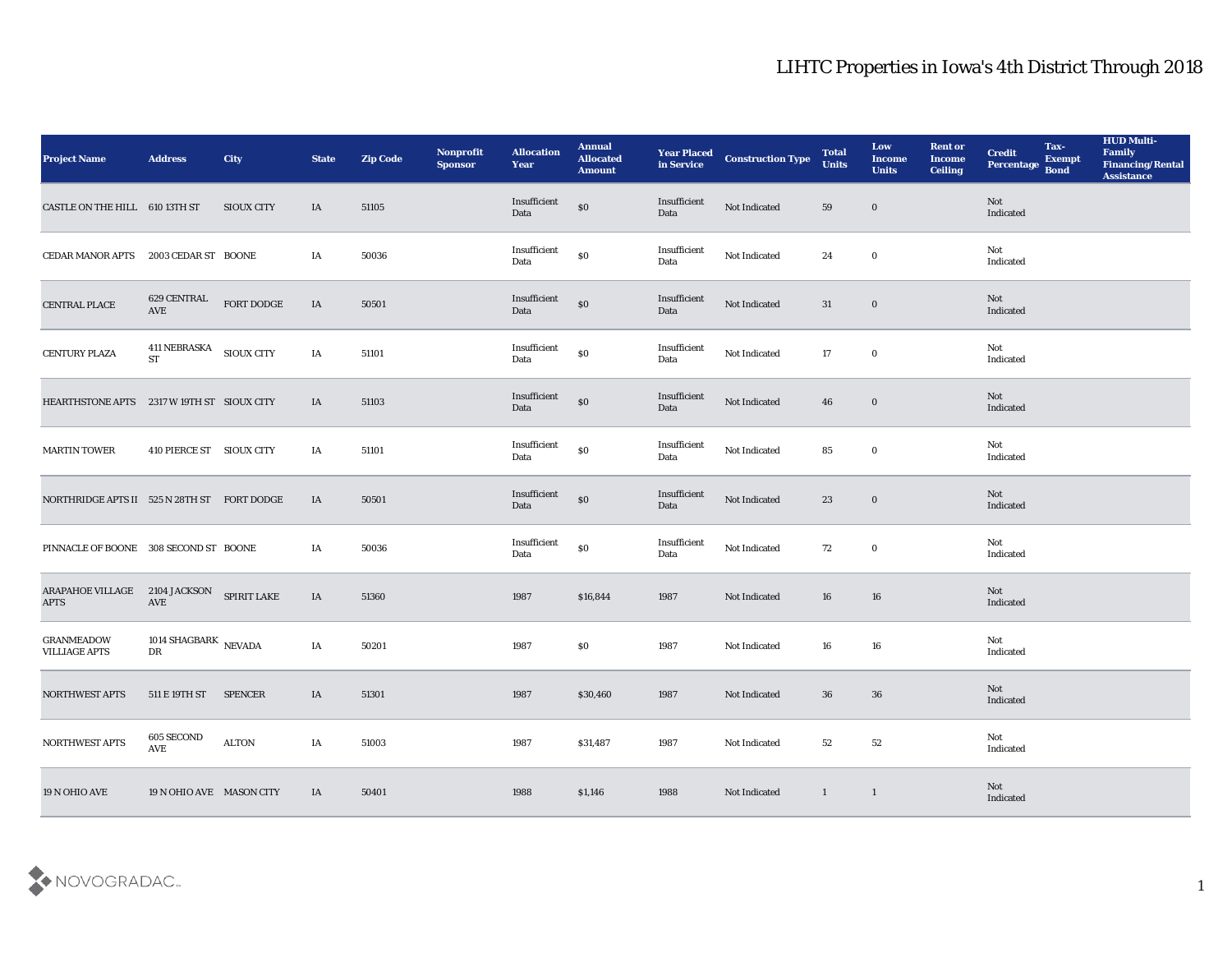| <b>Project Name</b>                                                 | <b>Address</b>                         | City                              | <b>State</b> | <b>Zip Code</b> | Nonprofit<br><b>Sponsor</b> | <b>Allocation</b><br><b>Year</b> | <b>Annual</b><br><b>Allocated</b><br><b>Amount</b> | <b>Year Placed</b><br>in Service | <b>Construction Type</b> | <b>Total</b><br><b>Units</b> | Low<br><b>Income</b><br><b>Units</b> | <b>Rent or</b><br><b>Income</b><br><b>Ceiling</b> | <b>Credit</b><br>Percentage | Tax-<br><b>Exempt</b><br><b>Bond</b> | <b>HUD Multi-</b><br>Family<br><b>Financing/Rental</b><br><b>Assistance</b> |
|---------------------------------------------------------------------|----------------------------------------|-----------------------------------|--------------|-----------------|-----------------------------|----------------------------------|----------------------------------------------------|----------------------------------|--------------------------|------------------------------|--------------------------------------|---------------------------------------------------|-----------------------------|--------------------------------------|-----------------------------------------------------------------------------|
| 704 14TH AVE N                                                      | 704 14TH AVE N FORT DODGE              |                                   | IA           | 50501           |                             | 1988                             | \$1,601                                            | 1988                             | Not Indicated            | 6                            | 3                                    |                                                   | Not<br>Indicated            |                                      |                                                                             |
| <b>SHADY WEST</b>                                                   | 102 KANSAS<br><b>AVE NW</b>            | ORANGE CITY                       | IA           | 51041           |                             | 1988                             | \$8,340                                            | 1988                             | Not Indicated            | 12                           | 12                                   |                                                   | Not<br>Indicated            |                                      |                                                                             |
| 701 & 703 NORTH 5TH<br><b>STREET</b>                                |                                        | 701 N FIFTH ST MISSOURI VALLEY IA |              | 51555           |                             | 1988                             | \$6,063                                            | 1988                             | Not Indicated            | $\boldsymbol{2}$             | $\boldsymbol{2}$                     |                                                   | Not<br>Indicated            |                                      |                                                                             |
| <b>BOONE PARK APTS</b>                                              | 1127 S LINN ST BOONE                   |                                   | IA           | 50036           |                             | 1988                             | \$28,465                                           | 1988                             | Not Indicated            | 24                           | 24                                   |                                                   | Not<br>Indicated            |                                      |                                                                             |
| <b>CANDLERIDGE APTS</b><br>OF BOONE                                 | 1012 PKWY DR BOONE                     |                                   | IA           | 50036           |                             | 1988                             | \$20,510                                           | 1988                             | Not Indicated            | 23                           | 23                                   |                                                   | Not<br>Indicated            |                                      |                                                                             |
| VALLEY VIEW VILLAGE $\frac{\text{206 WANSINK}}{\text{AVE}}$ SHELDON |                                        |                                   | IA           | 51201           |                             | 1988                             | \$10,642                                           | 1988                             | Not Indicated            | 23                           | 23                                   |                                                   | Not<br>Indicated            |                                      |                                                                             |
| MCCORD MANOR OF<br><b>STORM LAKE</b>                                | 210 E 13TH ST STORM LAKE               |                                   | IA           | 50588           |                             | 1989                             | \$111,517                                          | 1989                             | Not Indicated            | 82                           | 82                                   |                                                   | Not<br>Indicated            |                                      |                                                                             |
| <b>LANTERN WOODS</b><br><b>APTS</b>                                 | 1605 COLLINS<br><b>ST</b>              | WEBSTER CITY                      | <b>IA</b>    | 50595           |                             | 1989                             | \$27,028                                           | 1989                             | Not Indicated            | 24                           | 24                                   |                                                   | Not<br>Indicated            |                                      |                                                                             |
| THE MEADOWS LAKE<br>CONGREGATE CARE                                 | 625 14TH AVE N CLEAR LAKE              |                                   | IA           | 50428           |                             | 1990                             | \$9,269                                            | 1990                             | Not Indicated            | 24                           | 10                                   |                                                   | Not<br>Indicated            |                                      |                                                                             |
| <b>CLEARVIEW MANOR</b>                                              | 1515 WALL ST                           | <b>WEBSTER CITY</b>               | <b>IA</b>    | 50595           |                             | 1989                             | \$23,799                                           | 1990                             | Not Indicated            | 24                           | 24                                   |                                                   | Not<br>Indicated            |                                      |                                                                             |
| <b>GARNER VILLAGE</b><br><b>APTS</b>                                | 355 W 12TH ST GARNER                   |                                   | IA           | 50438           |                             | 1989                             | \$33,680                                           | 1990                             | Not Indicated            | 24                           | 24                                   |                                                   | Not<br>Indicated            |                                      |                                                                             |
| LANTERN PARK APTS<br>(CHARLES CITY)                                 | 601 11TH ST                            | <b>CHARLES CITY</b>               | <b>IA</b>    | 50616           |                             | 1990                             | \$29,909                                           | 1991                             | Not Indicated            | 24                           | $\bf 24$                             |                                                   | Not<br>Indicated            |                                      |                                                                             |
| LANTERN PARK APTS<br>(HAMPTON)                                      | 200 12TH AVE<br>$\mathbf{N}\mathbf{W}$ | <b>HAMPTON</b>                    | IA           |                 |                             | 1990                             | \$28,909                                           | 1991                             | Not Indicated            | 24                           | 24                                   |                                                   | Not<br>Indicated            |                                      |                                                                             |

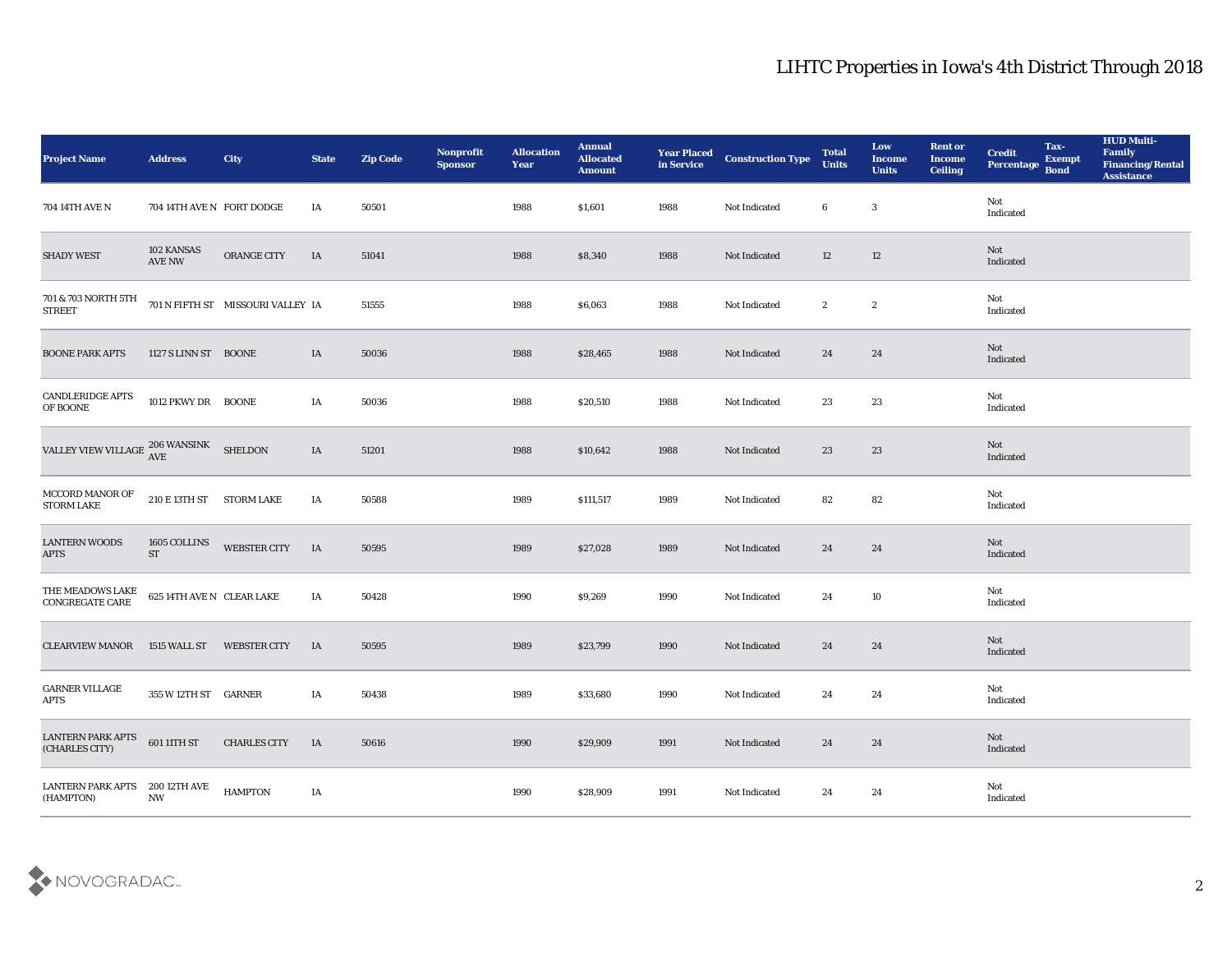| <b>Project Name</b>                         | <b>Address</b>                        | City                      | <b>State</b> | <b>Zip Code</b> | Nonprofit<br><b>Sponsor</b> | <b>Allocation</b><br><b>Year</b> | <b>Annual</b><br><b>Allocated</b><br><b>Amount</b> | <b>Year Placed<br/>in Service</b> | <b>Construction Type</b> | <b>Total</b><br><b>Units</b> | Low<br><b>Income</b><br><b>Units</b> | <b>Rent or</b><br><b>Income</b><br><b>Ceiling</b> | <b>Credit</b><br>Percentage | Tax-<br><b>Exempt</b><br><b>Bond</b> | <b>HUD Multi-</b><br>Family<br><b>Financing/Rental</b><br><b>Assistance</b> |
|---------------------------------------------|---------------------------------------|---------------------------|--------------|-----------------|-----------------------------|----------------------------------|----------------------------------------------------|-----------------------------------|--------------------------|------------------------------|--------------------------------------|---------------------------------------------------|-----------------------------|--------------------------------------|-----------------------------------------------------------------------------|
| HOLSTEIN PARK APTS                          | 402 MUELLER<br>ST                     | <b>HOLSTEIN</b>           | IA           | 51025           |                             | 1990                             | \$20,768                                           | 1991                              | Not Indicated            | 16                           | 16                                   |                                                   | Not<br>Indicated            |                                      |                                                                             |
| ORANGE CITY PLAZA                           | 703 IOWA AVE<br>SW                    | ORANGE CITY               | IA           | 51041           |                             | 1990                             | \$91,012                                           | 1991                              | Not Indicated            | 32                           | 32                                   |                                                   | Not<br>Indicated            |                                      |                                                                             |
| REGENCY VILLA<br>CARROLL                    | 741 GRANADA<br>RD                     | ${\tt CARROLL}$           | IA           | 51401           |                             | 1990                             | \$26,432                                           | 1991                              | Not Indicated            | 20                           | 20                                   |                                                   | Not<br>Indicated            |                                      |                                                                             |
| VIKING VILLAGE APTS                         | 910 FAIRVIEW<br><b>ST</b>             | <b>STORY CITY</b>         | IA           | 50248           |                             | 1990                             | \$25,544                                           | 1991                              | Not Indicated            | 24                           | 24                                   |                                                   | Not<br>Indicated            |                                      |                                                                             |
| <b>COUNTRY HOME</b><br><b>BUILDERS APTS</b> |                                       | 210 N STATE ST EMMETSBURG | IA           | 50536           | No                          | 1992                             | \$15,349                                           | 1992                              | Not Indicated            | 16                           | 16                                   |                                                   | Not<br>Indicated            |                                      |                                                                             |
| <b>EASTGATE APTS</b>                        | 104 S IOWA ST LAKE MILLS              |                           | IA           | 50450           | $\mathbf {No}$              | 1990                             | \$25,901                                           | 1992                              | Not Indicated            | 24                           | 24                                   |                                                   | Not<br>Indicated            |                                      |                                                                             |
| <b>HARBOR CREST</b>                         | 704 E 18TH ST CARROLL                 |                           | IA           | 51401           | No                          | 1991                             | \$27,323                                           | 1992                              | Not Indicated            | 20                           | 20                                   |                                                   | Not<br>Indicated            |                                      |                                                                             |
| <b>HARTLEY APTS</b>                         | 711 FIRST ST NE HARTLEY               |                           | IA           | 51346           | $\mathbf{No}$               | 1990                             | \$8,420                                            | 1992                              | Not Indicated            | 8                            | 8                                    |                                                   | Not<br>Indicated            |                                      |                                                                             |
| M PETER HART I                              |                                       | 212 N STATE ST EMMETSBURG | IA           | 50536           | No                          | 1991                             | \$15,930                                           | 1992                              | Not Indicated            | 16                           | 16                                   |                                                   | Not<br>Indicated            |                                      |                                                                             |
| PRAIRIE WEST APTS                           | 2011 PRAIRIE<br>VIEW W                | AMES                      | IA           | 50010           | Yes                         | 1990                             | \$267,749                                          | 1992                              | Not Indicated            | 68                           | 68                                   |                                                   | Not<br>Indicated            |                                      |                                                                             |
| PRAIRIE VIEW WEST                           | 2001 PRAIRIE<br>VIEW W                | AMES                      | IA           | 50010           | No                          | 1991                             | \$30,496                                           | 1992                              | Not Indicated            | 6                            | $6\phantom{.}6$                      |                                                   | Not<br>Indicated            |                                      |                                                                             |
| <b>PARKVIEW APTS</b>                        | 844 12TH AVE MANSON                   |                           | IA           | 50563           | $\mathbf{N}\mathbf{o}$      | 1991                             | \$5,856                                            | 1992                              | Not Indicated            | 8                            | $\boldsymbol{8}$                     |                                                   | Not<br>Indicated            |                                      |                                                                             |
| <b>LANDMARK APTS</b>                        | $2807$ LINCOLN $\quad$ SIOUX CITY WAY |                           | IA           | 51106           | $\rm\thinspace No$          | 1990                             | \$190,166                                          | 1992                              | Not Indicated            | 72                           | 72                                   |                                                   | Not<br>Indicated            |                                      |                                                                             |

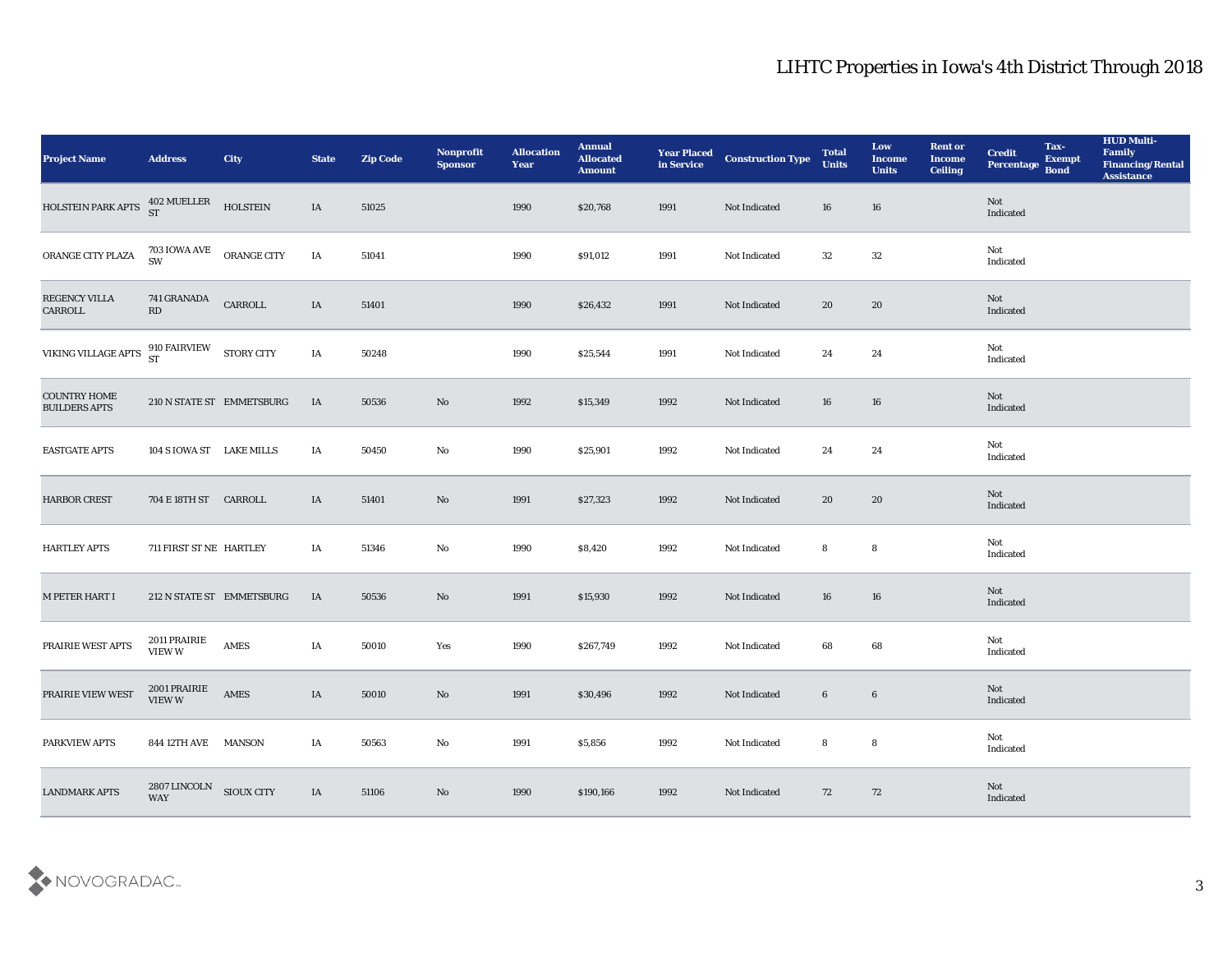| <b>Project Name</b>                        | <b>Address</b>                             | <b>City</b>                         | <b>State</b> | <b>Zip Code</b> | Nonprofit<br><b>Sponsor</b> | <b>Allocation</b><br><b>Year</b> | <b>Annual</b><br><b>Allocated</b><br><b>Amount</b> | <b>Year Placed<br/>in Service</b> | <b>Construction Type</b> | <b>Total</b><br><b>Units</b> | Low<br><b>Income</b><br><b>Units</b> | <b>Rent or</b><br><b>Income</b><br>Ceiling | <b>Credit</b><br>Percentage    | Tax-<br><b>Exempt</b><br><b>Bond</b> | <b>HUD Multi-</b><br>Family<br><b>Financing/Rental</b><br><b>Assistance</b> |
|--------------------------------------------|--------------------------------------------|-------------------------------------|--------------|-----------------|-----------------------------|----------------------------------|----------------------------------------------------|-----------------------------------|--------------------------|------------------------------|--------------------------------------|--------------------------------------------|--------------------------------|--------------------------------------|-----------------------------------------------------------------------------|
| <b>WEBB APTS</b>                           | 515 BOYDEN ST WEBB                         |                                     | IA           | 51366           | No                          | 1990                             | \$6,305                                            | 1992                              | Not Indicated            | 8                            | 8                                    |                                            | Not<br>Indicated               |                                      |                                                                             |
| <b>LANTERN PARK APTS</b>                   | $601$ SECOND ST $\hbox{\emph{CLARION}}$ SE |                                     | $\rm IA$     | 50525           | No                          | 1991                             | \$30,738                                           | 1993                              | Not Indicated            | 24                           | 24                                   |                                            | Not<br>Indicated               |                                      |                                                                             |
| <b>DAKOTA APTS</b>                         | 504 DAKOTA ST GLIDDEN                      |                                     | IA           | 51443           | $\rm\thinspace No$          | 1991                             | \$12,753                                           | 1993                              | Not Indicated            | 12                           | 12                                   |                                            | Not<br>Indicated               |                                      |                                                                             |
| <b>WESTVIEW VILLAGE</b><br><b>APTS</b>     | 1250<br>WESTWOOD DR JEFFERSON              |                                     | IA           | 50129           | $\mathbf{N}\mathbf{o}$      | 1992                             | \$13,910                                           | 1993                              | Not Indicated            | 12                           | 12                                   |                                            | Not<br>Indicated               |                                      |                                                                             |
| <b>CRESTVIEW OF</b><br><b>PARKERSBURG</b>  |                                            | $1208$ FLORENCE $\,$ PARKERSBURG ST | IA           | 50665           | $\mathbf{N}\mathbf{o}$      | 1992                             | \$27,584                                           | 1994                              | Not Indicated            | 20                           | 20                                   |                                            | Not<br>Indicated               |                                      |                                                                             |
| <b>EAGLEWOOD PARK</b><br><b>APTS</b>       | $300~\mathrm{S}$ KIRKWOOD AVE EAGLE GROVE  |                                     | IA           | 50533           | $\mathbf{N}\mathbf{o}$      | 1993                             | \$29,729                                           | 1994                              | Not Indicated            | 24                           | 24                                   |                                            | Not<br>Indicated               |                                      |                                                                             |
| <b>EASTLAND PARK</b><br><b>SENIOR APTS</b> | 206 S FINN DR ALGONA                       |                                     | IA           | 50511           | No                          | 1993                             | \$30,480                                           | 1994                              | Not Indicated            | 24                           | 24                                   |                                            | Not<br>Indicated               |                                      |                                                                             |
| SUNRISE VILLA APTS                         | 524 SUNSET DR<br>LE MARS<br>SW             |                                     | $\rm IA$     | 51031           | $\mathbf{N}\mathbf{o}$      | 1993                             | \$29,911                                           | 1994                              | Not Indicated            | 24                           | 24                                   |                                            | Not<br>Indicated               |                                      |                                                                             |
| WILLOWBROOK APTS                           | 925 JEFFRIES<br><b>ST</b>                  | <b>CHEROKEE</b>                     | $\rm IA$     | 51012           | No                          | 1993                             | \$29,620                                           | 1994                              | Not Indicated            | 24                           | 24                                   |                                            | Not<br>Indicated               |                                      |                                                                             |
| BRIARWOOD APTS                             | 1708 WILDCAT<br>RD                         | HUMBOLDT                            | IA           | 50548           | $\mathbf{N}\mathbf{o}$      | 1994                             | \$30,984                                           | 1995                              | New Construction         | 20                           | 20                                   |                                            | $30\,\%$ present $\,$ No value |                                      |                                                                             |
| <b>HIGHLAND ESTATES</b>                    | 530<br>COUNTRYSIDE LE MARS<br>DR           |                                     | IA           | 51031           | No                          | 1993                             | \$33,710                                           | 1995                              | <b>New Construction</b>  | 24                           | 24                                   |                                            | $30\,\%$ present $\,$ No value |                                      |                                                                             |
| PARKVIEW APTS                              | 230 11TH ST W SIBLEY                       |                                     | IA           | 51249           | $\mathbf{Yes}$              | 1994                             | \$78,620                                           | 1995                              | New Construction         | 16                           | $16\,$                               |                                            | $70\,\%$ present $\,$ No value |                                      |                                                                             |
| <b>LEWIS APTS</b>                          | 231 W MAIN ST CHEROKEE                     |                                     | IA           | 51012           | $\mathbf {No}$              | 1994                             | \$59,346                                           | 1996                              | Acquisition and Rehab 20 |                              | $20\,$                               |                                            | $70\,\%$ present $\,$ No value |                                      |                                                                             |

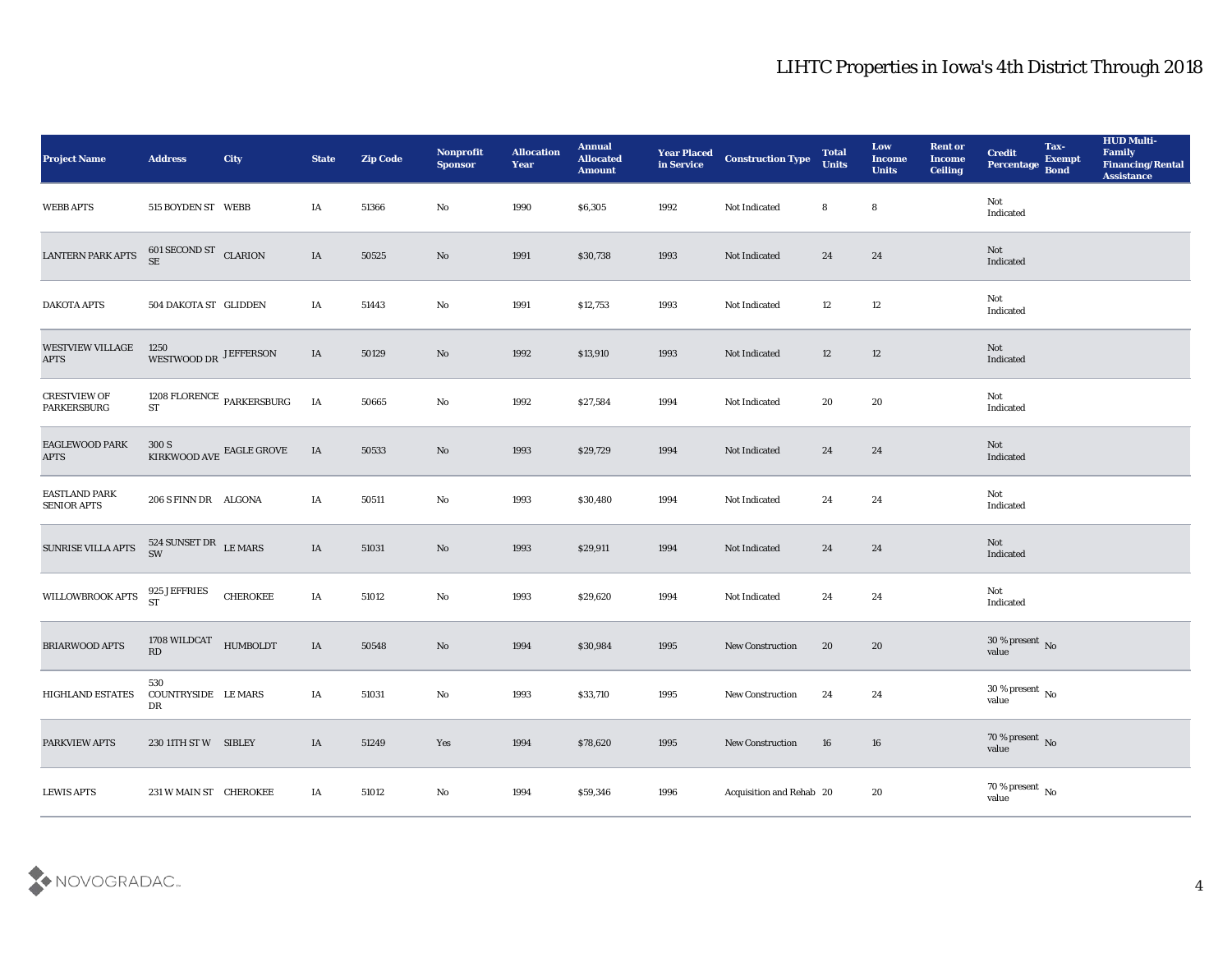| <b>Project Name</b>                                 | <b>Address</b>                            | City             | <b>State</b> | <b>Zip Code</b> | Nonprofit<br><b>Sponsor</b> | <b>Allocation</b><br><b>Year</b> | <b>Annual</b><br><b>Allocated</b><br><b>Amount</b> | <b>Year Placed<br/>in Service</b> | <b>Construction Type</b> | <b>Total</b><br><b>Units</b> | Low<br><b>Income</b><br><b>Units</b> | <b>Rent or</b><br><b>Income</b><br><b>Ceiling</b> | <b>Credit</b><br>Percentage                 | Tax-<br>Exempt<br>Bond | <b>HUD Multi-</b><br>Family<br><b>Financing/Rental</b><br><b>Assistance</b> |
|-----------------------------------------------------|-------------------------------------------|------------------|--------------|-----------------|-----------------------------|----------------------------------|----------------------------------------------------|-----------------------------------|--------------------------|------------------------------|--------------------------------------|---------------------------------------------------|---------------------------------------------|------------------------|-----------------------------------------------------------------------------|
| <b>MEADOW WOOD OF</b><br>AMES                       | 4348 MARICOPA AMES<br>${\rm D}{\rm R}$    |                  | IA           | 50014           | No                          | 1994                             | \$298,084                                          | 1996                              | <b>New Construction</b>  | 48                           | 48                                   |                                                   | $70\,\%$ present $\,$ No value              |                        |                                                                             |
| PRESTWICK APTS                                      | $4230\rm\,HICKORY$ $$\rm 5IOUX\,CITY$$ LN |                  | IA           | 51106           | No                          | 1995                             | \$68,560                                           | 1996                              | <b>New Construction</b>  | 204                          | 41                                   |                                                   | $30\,\%$ present $\,$ Yes value             |                        |                                                                             |
| EVERGREEN ESTATES 1543 27TH AVE FORT DODGE I        |                                           |                  | IA           | 50501           | No                          | 1994                             | \$213,306                                          | 1996                              | New Construction         | 48                           | 47                                   |                                                   | $70\,\%$ present $\,$ No value              |                        |                                                                             |
| SENECA PLACE                                        | 1405 SENECA ST STORM LAKE                 |                  | IA           | 50588           | No                          | 1995                             | \$213,927                                          | 1996                              | <b>New Construction</b>  | 48                           | 40                                   |                                                   | $70\,\%$ present $\,$ No value              |                        |                                                                             |
| SILVER LAKE APTS                                    | 212 E FOURTH<br><b>ST</b>                 | <b>LAKE PARK</b> | IA           | 51347           | Yes                         | 1995                             | \$58,874                                           | 1996                              | <b>New Construction</b>  | 10                           | 10                                   |                                                   | $70\,\%$ present $\,$ No value              |                        |                                                                             |
| WOODBURY HEIGHTS 4309<br>$\mathbf I$                | FIELDCREST DR SIOUX CITY                  |                  | IA           | 51103           | $\mathbf {No}$              | 1994                             | \$290,664                                          | 1996                              | <b>New Construction</b>  | 48                           | 48                                   |                                                   | $70\,\%$ present $\,$ No value              |                        |                                                                             |
| WOODBURY HEIGHTS $4313$<br>FIELDCREST DR SIOUX CITY |                                           |                  | IA           | 51103           | No                          | 1995                             | \$193,888                                          | 1996                              | New Construction         | 48                           | 48                                   |                                                   | $70\,\%$ present $\,$ No value              |                        |                                                                             |
| <b>MAPLE RIVER APTS</b>                             | 1104 FIFTH ST                             | <b>IDA GROVE</b> | IA           | 51445           | $\rm\thinspace No$          | 1995                             | \$61,305                                           | 1997                              | <b>New Construction</b>  | 24                           | 24                                   |                                                   | $70\,\%$ present $\,$ No value              |                        |                                                                             |
| NORTH VALLEY APTS                                   | $602$ N VAN GORDON AVE                    | GRAETTINGER      | IA           | 51342           | Yes                         | 1995                             | \$54,419                                           | 1997                              | <b>New Construction</b>  | 11                           | 11                                   |                                                   | $70\,\%$ present $\,$ No value              |                        |                                                                             |
| NORTHRIDGE APTS                                     | 2805 SIXTH AVE $\,$ FORT DODGE $\,$ N     |                  | IA           | 50501           | No                          | 1995                             | \$158,952                                          | 1997                              | <b>New Construction</b>  | 44                           | 44                                   |                                                   | $70\,\%$ present $\,$ No value              |                        |                                                                             |
| PRAIRIEVIEW MANOR #1749 LYNX AVE WEBSTER CITY       |                                           |                  | IA           | 50595           | No                          | 1995                             | \$72,968                                           | 1997                              | <b>New Construction</b>  | 24                           | 24                                   |                                                   | $70\,\%$ present $\,$ No value              |                        |                                                                             |
| EVERGREEN ESTATES 1547 27TH AVE<br>П                | $\mathbf N$                               | FORT DODGE       | IA           | 50501           | $\rm\, No$                  | 1996                             | \$148,399                                          | 1997                              | <b>New Construction</b>  | 30                           | 30                                   |                                                   | $70\,\%$ present $\,$ No $\,$<br>value      |                        |                                                                             |
| SOUTHCOURT<br><b>TOWNHOMES</b>                      | 710 11TH ST<br>SOUTH                      | <b>NEVADA</b>    | IA           | 50201-0000      | No                          | 1995                             | \$360,597                                          | 1997                              | <b>New Construction</b>  | 39                           | 39                                   | 60% AMGI                                          | <b>Both 30%</b><br>and 70%<br>present value | No                     | No                                                                          |

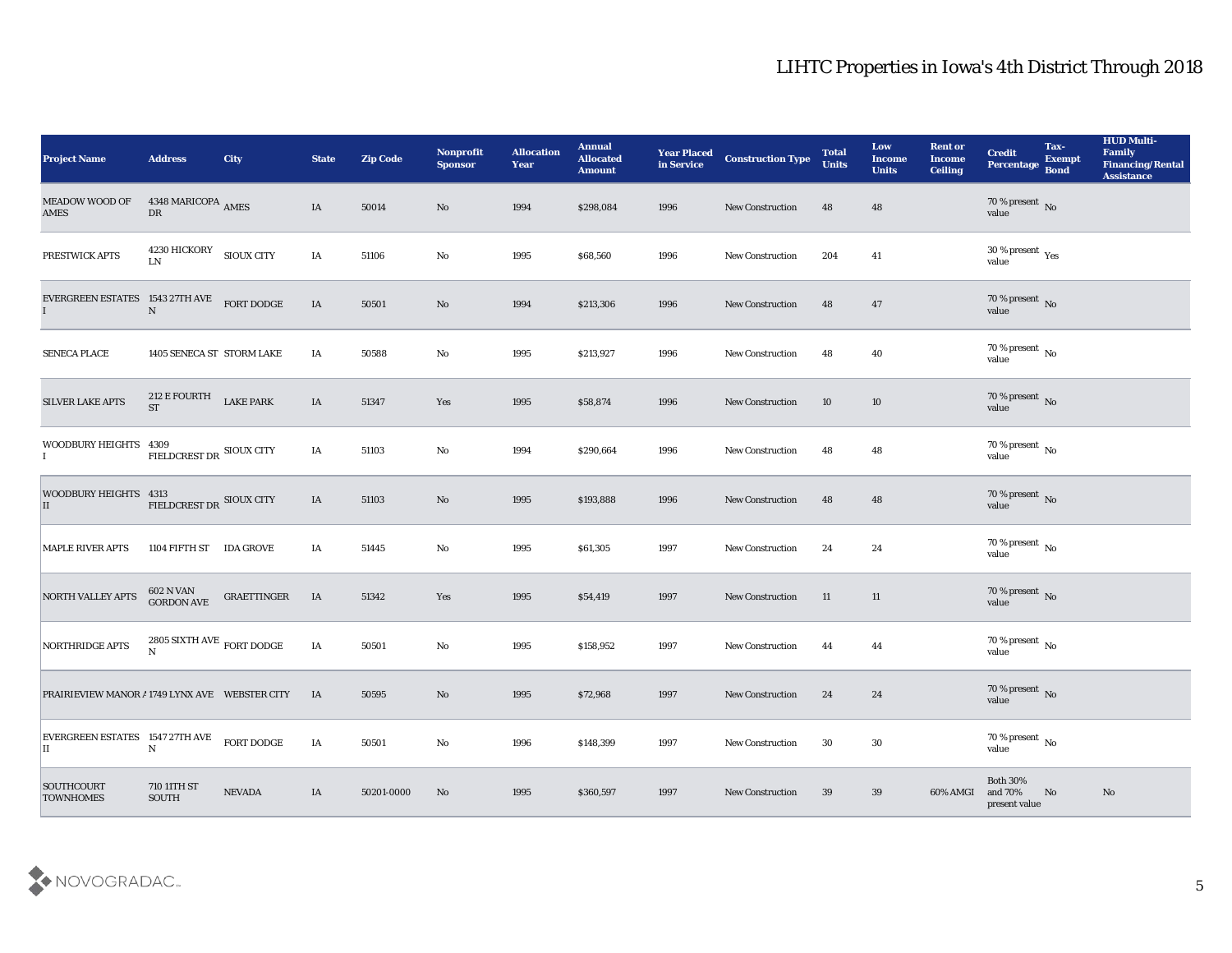| <b>Project Name</b>                        | <b>Address</b>                        | <b>City</b>        | <b>State</b> | <b>Zip Code</b> | Nonprofit<br><b>Sponsor</b> | <b>Allocation</b><br><b>Year</b> | <b>Annual</b><br><b>Allocated</b><br><b>Amount</b> | <b>Year Placed</b><br>in Service | <b>Construction Type</b> | <b>Total</b><br><b>Units</b> | Low<br><b>Income</b><br><b>Units</b> | <b>Rent or</b><br><b>Income</b><br><b>Ceiling</b> | <b>Credit</b><br>Percentage                 | Tax-<br><b>Exempt</b><br><b>Bond</b> | <b>HUD Multi-</b><br>Family<br><b>Financing/Rental</b><br><b>Assistance</b> |
|--------------------------------------------|---------------------------------------|--------------------|--------------|-----------------|-----------------------------|----------------------------------|----------------------------------------------------|----------------------------------|--------------------------|------------------------------|--------------------------------------|---------------------------------------------------|---------------------------------------------|--------------------------------------|-----------------------------------------------------------------------------|
| SUNSET STREET APTS 502 SUNSET ST IDA GROVE |                                       |                    | IA           | 51445           | No                          | 1995                             | \$113,169                                          | 1997                             | <b>New Construction</b>  | 24                           | 24                                   |                                                   | $70\,\%$ present $\,$ No value              |                                      |                                                                             |
| <b>THE MEADOWS OF</b><br><b>MASON CITY</b> | 1600 TENTH ST MASON CITY<br>$\rm SE$  |                    | IA           | 50401           | No                          | 1995                             | \$318,423                                          | 1997                             | <b>New Construction</b>  | 60                           | 60                                   |                                                   | $70\,\%$ present $\,$ No value              |                                      |                                                                             |
| WOODBURY HEIGHTS 4317<br>Ш                 | FIELDCREST DR SIOUX CITY              |                    | IA           | 51103           | No                          | 1996                             | \$193,258                                          | 1997                             | New Construction         | 48                           | 48                                   |                                                   | $70\,\%$ present $\,$ No value              |                                      |                                                                             |
| CARNEGIE PLACE APTS 705 6TH ST             |                                       | <b>SIOUX CITY</b>  | IA           | 51101-0000      | No                          | 1996                             | \$131,017                                          | 1997                             | Acquisition and Rehab 20 |                              | 20                                   | 60% AMGI                                          | $70\,\%$ present $\,$ No value              |                                      | No                                                                          |
| <b>PRAIRIE RIDGE APTS</b>                  | 1011 16TH ST                          | <b>SHELDON</b>     | IA           | 51201-0000      | No                          | 1995                             | \$78,731                                           | 1997                             | <b>New Construction</b>  | 24                           | 24                                   | 60% AMGI                                          | $30\,\%$ present $\,$ No value              |                                      | No                                                                          |
| <b>RIVER WEST APTS</b>                     | 674 TERRACE<br>PARK BLVD              | <b>MILFORD</b>     | IA           | 51351-0000      | No                          | 1996                             | \$149,588                                          | 1997                             | <b>New Construction</b>  | 30                           | 30                                   | 60% AMGI                                          | <b>Both 30%</b><br>and 70%<br>present value | No                                   | No                                                                          |
| <b>COURT VIEW APTS</b>                     | 2200 CT ST                            | <b>SIOUX CITY</b>  | IA           | 51104           | Yes                         | 1997                             | \$124,407                                          | 1998                             | <b>New Construction</b>  | 24                           | 24                                   |                                                   | $70$ % present $\,$ No value                |                                      |                                                                             |
| <b>GARDEN VILLAGE</b><br><b>APTS</b>       | 202 S 13TH ST                         | <b>ESTHERVILLE</b> | IA           | 51334           | No                          | 1996                             | \$50,983                                           | 1998                             | <b>New Construction</b>  | 16                           | 16                                   |                                                   | $70\,\%$ present $\,$ No $\,$ value         |                                      |                                                                             |
| <b>HOLLY HEIGHTS APTS</b>                  | 1800 E<br><b>MILWAUKEE</b><br>AVE     | <b>STORM LAKE</b>  | IA           | 50588           | No                          | 1996                             | \$120,000                                          | 1998                             | <b>New Construction</b>  | 32                           | 32                                   |                                                   | $70\,\%$ present $\,$ No value              |                                      |                                                                             |
| <b>MEADOW WOOD OF</b><br><b>CARROLL</b>    | 1010<br>WOODLAND DR                   | CARROLL            | IA           | 51401           | No                          | 1997                             | \$142,222                                          | 1998                             | <b>New Construction</b>  | 24                           | 24                                   |                                                   | $70\,\%$ present $\,$ No value              |                                      |                                                                             |
| <b>SAC CITY I</b>                          | 1437 IRVINE ST SAC CITY               |                    | IA           | 50583           | No                          | 1996                             | \$47,277                                           | 1998                             | <b>New Construction</b>  | 16                           | 16                                   |                                                   | 70 % present $\,$ No $\,$<br>value          |                                      |                                                                             |
| <b>BOONE SUNDANCE</b><br><b>APTS</b>       | 1305 S LINN ST BOONE                  |                    | $\rm IA$     | 50036           | $\rm\thinspace No$          | 1998                             | \$229,781                                          | 1999                             | New Construction         | 40                           | 40                                   |                                                   | $70\,\%$ present $\,$ No value              |                                      |                                                                             |
| <b>HEARTLAND APTS</b>                      | $140$ N SEVENTH $$\tt HARTLEY$$ AVE E |                    | IA           | 51346           | Yes                         | 1998                             | \$42,117                                           | 1999                             | New Construction         | 14                           | 14                                   |                                                   | $70\,\%$ present $\,$ No value              |                                      |                                                                             |

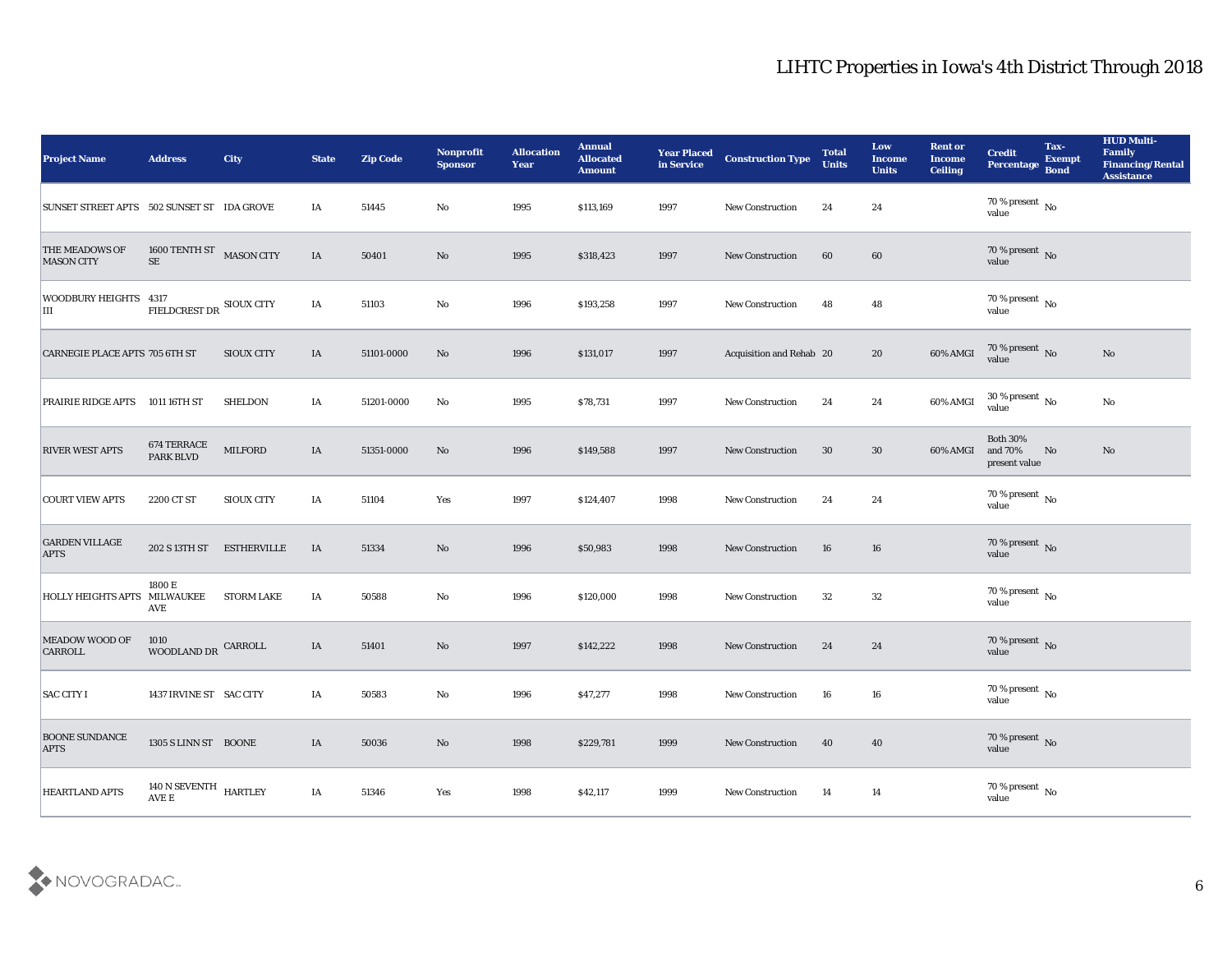| <b>Project Name</b>                              | <b>Address</b>                       | <b>City</b>                              | <b>State</b> | <b>Zip Code</b> | Nonprofit<br><b>Sponsor</b> | <b>Allocation</b><br><b>Year</b> | <b>Annual</b><br><b>Allocated</b><br><b>Amount</b> | <b>Year Placed<br/>in Service</b> | <b>Construction Type</b> | <b>Total</b><br><b>Units</b> | Low<br><b>Income</b><br><b>Units</b> | <b>Rent or</b><br><b>Income</b><br><b>Ceiling</b> | <b>Credit</b><br>Percentage    | Tax-<br>Exempt<br>Bond | <b>HUD Multi-</b><br>Family<br><b>Financing/Rental</b><br><b>Assistance</b> |
|--------------------------------------------------|--------------------------------------|------------------------------------------|--------------|-----------------|-----------------------------|----------------------------------|----------------------------------------------------|-----------------------------------|--------------------------|------------------------------|--------------------------------------|---------------------------------------------------|--------------------------------|------------------------|-----------------------------------------------------------------------------|
| <b>LAKESIDE APTS</b>                             | 664 TER PARK<br>BLVD                 | <b>MILFORD</b>                           | IA           | 51351           | $\mathbf{N}\mathbf{o}$      | 1998                             | \$149,337                                          | 1999                              | New Construction         | 30                           | $30\,$                               |                                                   | $70\,\%$ present $\,$ No value |                        |                                                                             |
| LAKEWOOD COURT<br><b>APTS</b>                    | 607 15TH ST                          | SPIRIT LAKE                              | IA           | 51360           | Yes                         | 1998                             | \$50,149                                           | 1999                              | New Construction         | 8                            | 8                                    |                                                   | $70\,\%$ present $\,$ No value |                        |                                                                             |
| MAPLECREST APTS                                  | 2117 CENTRAL<br>$\operatorname{AVE}$ | <b>HAWARDEN</b>                          | IA           | 51023           | No                          | 1998                             | \$90,758                                           | 1999                              | New Construction         | 16                           | 16                                   |                                                   | $70\,\%$ present $\,$ No value |                        |                                                                             |
| <b>OAKBROOK APTS</b>                             | 503 THIRD ST                         | ROCKWELL CITY IA                         |              | 50579           | No                          | 1997                             | \$23,986                                           | 1999                              | Acquisition and Rehab 16 |                              | 16                                   |                                                   | $30\,\%$ present $\,$ No value |                        |                                                                             |
| PEBBLE CREEK APTS                                | 150 S GROVER<br>AVE                  | <b>MASON CITY</b>                        | IA           | 50401           | No                          | 1998                             | \$190,071                                          | 1999                              | <b>New Construction</b>  | 32                           | $32\,$                               |                                                   | $70\,\%$ present $\,$ No value |                        |                                                                             |
| <b>PINNACLE APTS OF</b><br><b>SIOUX CITY</b>     | 2610 APACHE CT SIOUX CITY            |                                          | IA           | 51104           | No                          | 1998                             | \$136,492                                          | 1999                              | <b>New Construction</b>  | 24                           | 24                                   |                                                   | $70\,\%$ present $\,$ No value |                        |                                                                             |
| <b>ROSCOMMON APTS</b>                            |                                      | $2805$ SCHROEDER DR $\,$ EMMETSBURG $\,$ | IA           | 50536           | No                          | 1998                             | \$131,201                                          | 1999                              | New Construction         | 24                           | 24                                   |                                                   | $70\,\%$ present $\,$ No value |                        |                                                                             |
| <b>STARVIEW APTS</b>                             | 802 FIRST ST                         | <b>ONAWA</b>                             | IA           | 51040           | No                          | 1998                             | \$134,962                                          | 1999                              | <b>New Construction</b>  | 24                           | 24                                   |                                                   | $70\,\%$ present $\,$ No value |                        |                                                                             |
| <b>IVY APTS</b>                                  | 210 NINTH ST N HUMBOLDT              |                                          | IA           | 50548           | Yes                         | 1999                             | \$79,241                                           | 2000                              | New Construction         | 12                           | 12                                   |                                                   | $70\,\%$ present $\,$ No value |                        |                                                                             |
| <b>MEADOW WOOD OF</b><br><b>CARROLL PHASE II</b> | 1102<br>WOODLAND DR $\,$ CARROLL     |                                          | $\rm I A$    | 51401           | No                          | 1999                             | \$157,046                                          | 2000                              | New Construction         | 24                           | 23                                   |                                                   | $70\,\%$ present $\,$ No value |                        |                                                                             |
| PHEASANT HOLLOW<br><b>APTS</b>                   | <b>91 D AVE</b>                      | <b>GRUNDY CENTER IA</b>                  |              | 50638           | No                          | 1999                             | \$103,324                                          | 2000                              | <b>New Construction</b>  | 16                           | 16                                   |                                                   | $70\,\%$ present $\,$ No value |                        |                                                                             |
| PHEASANT RUN APTS                                | 1430<br>GEORGETOWN IOWA FALLS<br>RD  |                                          | IA           | 50126           | $\mathbf{No}$               | 1999                             | \$213,034                                          | 2000                              | New Construction         | 32                           | $32\,$                               |                                                   | $70\,\%$ present $\,$ No value |                        |                                                                             |
| <b>FAIRWAY ESTATES</b>                           | 100 12TH ST SW SPENCER               |                                          | IA           | 51301           | $\mathbf{N}\mathbf{o}$      | 2000                             | \$203,375                                          | 2001                              | New Construction         | 24                           | 24                                   |                                                   | $70\,\%$ present $\,$ No value |                        |                                                                             |

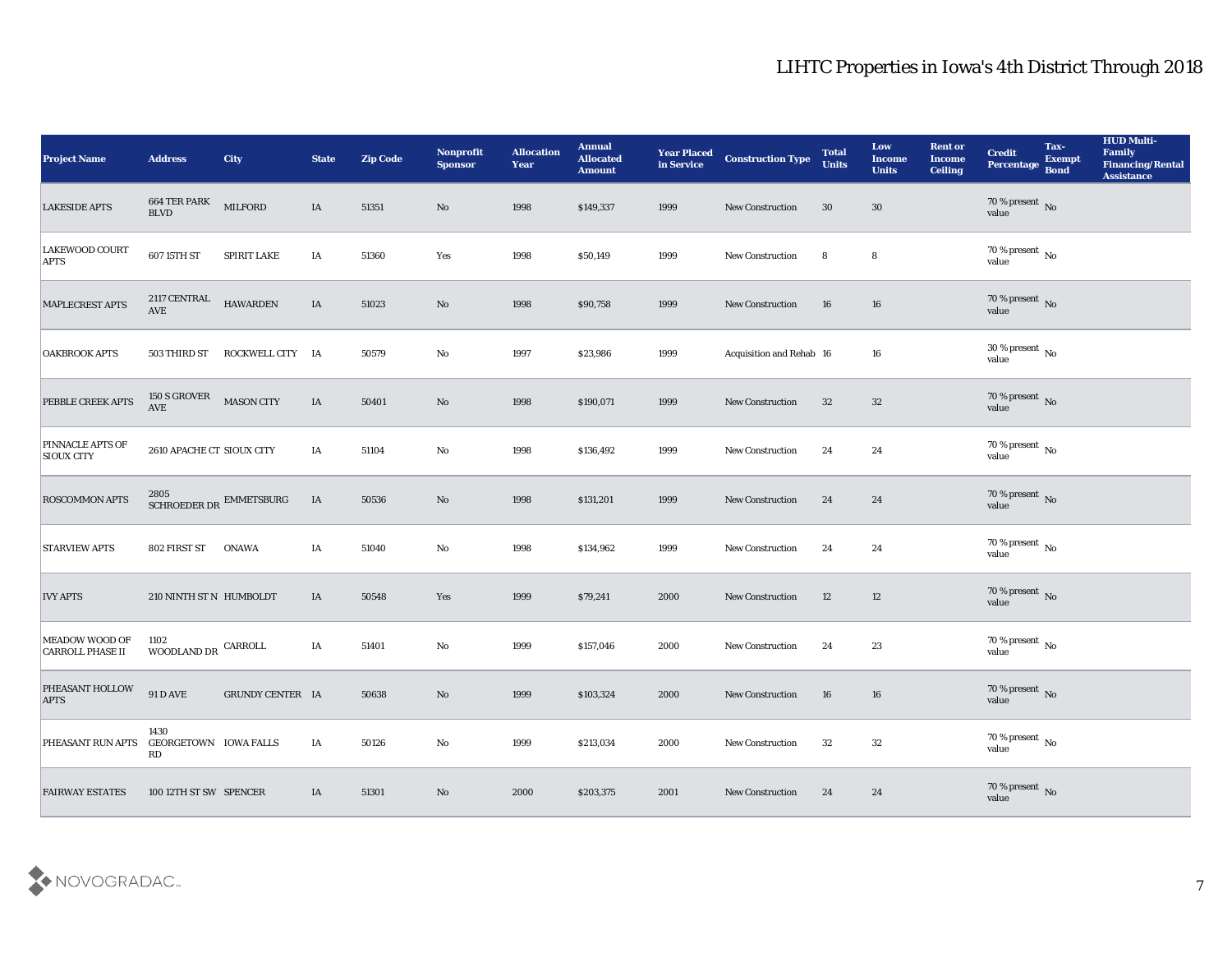| <b>Project Name</b>                               | <b>Address</b>                           | <b>City</b>       | <b>State</b> | <b>Zip Code</b> | Nonprofit<br><b>Sponsor</b> | <b>Allocation</b><br><b>Year</b> | <b>Annual</b><br><b>Allocated</b><br><b>Amount</b> | <b>Year Placed<br/>in Service</b> | <b>Construction Type</b>                             | <b>Total</b><br><b>Units</b> | Low<br><b>Income</b><br><b>Units</b> | <b>Rent or</b><br><b>Income</b><br><b>Ceiling</b> | <b>Credit</b><br>Percentage                 | Tax-<br><b>Exempt</b><br><b>Bond</b> | <b>HUD Multi-</b><br>Family<br><b>Financing/Rental</b><br><b>Assistance</b> |
|---------------------------------------------------|------------------------------------------|-------------------|--------------|-----------------|-----------------------------|----------------------------------|----------------------------------------------------|-----------------------------------|------------------------------------------------------|------------------------------|--------------------------------------|---------------------------------------------------|---------------------------------------------|--------------------------------------|-----------------------------------------------------------------------------|
| <b>MEADOW LAKE APTS</b>                           | 1109 BUDDY<br>HOLLY PL                   | <b>CLEAR LAKE</b> | IA           | 50428           | No                          | 1999                             | \$215,489                                          | 2001                              | New Construction                                     | 32                           | 31                                   |                                                   | $70\,\%$ present $\,$ No value              |                                      |                                                                             |
| <b>PLYMOUTH BLOCK</b><br><b>AKA CALL TERMINAL</b> | 1106 4TH ST                              | <b>SIOUX CITY</b> | IA           | 51101-0000      | Yes                         | 1999                             | \$276,632                                          | 2001                              | Acquisition and Rehab 48                             |                              | 36                                   | 60% AMGI                                          | <b>Both 30%</b><br>and 70%<br>present value | No                                   | No                                                                          |
| <b>SUMMERFIELD PARK</b>                           | 2300 SUNNER<br><b>AVE</b>                | SPIRIT LAKE       | IA           | 51360           | Yes                         | 2000                             | \$136,502                                          | 2001                              | New Construction                                     | 20                           | 20                                   |                                                   | 70 % present $\,$ No $\,$<br>value          |                                      |                                                                             |
| <b>WINNGATE VILLAGE</b>                           | 102 WINNGATE FOREST CITY<br>DR           |                   | IA           | 50436           | No                          | 1999                             | \$99,414                                           | 2001                              | <b>New Construction</b>                              | 16                           | 16                                   |                                                   | $70\,\%$ present $\,$ No value              |                                      |                                                                             |
| <b>BRIDGES WEST</b>                               | 225 BLUFF ST                             | <b>SIOUX CITY</b> | IA           | 51103           | $\mathbf {No}$              | 2000                             | \$148,858                                          | 2002                              | New Construction                                     | 22                           | 22                                   |                                                   | $70\,\%$ present $\,$ No value              |                                      |                                                                             |
| MONTEREY POINT                                    | 822 MONTEREY CARROLL<br>${\rm D}{\rm R}$ |                   | IA           | 51401           | No                          | 2000                             | \$101,962                                          | 2002                              | <b>New Construction</b>                              | 24                           | 24                                   |                                                   | $70\,\%$ present $\,$ No value              |                                      |                                                                             |
| <b>RIVERSIDE ESTATES</b>                          | 1104 RIVER DR S SIOUX CITY               |                   | IA           | 51109           | No                          | 2000                             | \$237,733                                          | 2002                              | New Construction                                     | 32                           | 32                                   |                                                   | $70\,\%$ present $\,$ No value              |                                      |                                                                             |
| <b>WOODBURY RIDGE</b>                             | 805 MAIN ST                              | <b>MOVILLE</b>    | IA           | 51039           | Yes                         | 2000                             | \$91,109                                           | 2002                              | <b>New Construction</b>                              | 12                           | 12                                   |                                                   | $70\,\%$ present $_{\rm No}$                |                                      |                                                                             |
| <b>SHIRE APTS</b>                                 | <b>4236 HICKORY</b><br>LN                | <b>SIOUX CITY</b> | IA           | 51106           | $\rm\thinspace No$          | 2000                             | \$129,265                                          | 2002                              | Both New Construction $$\,64$$ and ${\rm A}/{\rm R}$ |                              | $\bf{64}$                            |                                                   | $30\,\%$ present $\,$ Yes value             |                                      |                                                                             |
| <b>RIVER CITY APTS</b>                            | 15 N<br>PENNSYLVANIA MASON CITY<br>AVE   |                   | IA           | 50401           | Yes                         | 2002                             | \$312,647                                          | 2003                              | Acquisition and Rehab 46                             |                              | 41                                   |                                                   | <b>Both 30%</b><br>and 70%<br>present value | No                                   |                                                                             |
| <b>WINDSOR POINTE</b>                             | 3709 TRIPP ST AMES                       |                   | IA           | 50014           | No                          | 2002                             | \$244,026                                          | 2003                              | <b>New Construction</b>                              | 145                          | 99                                   |                                                   | $30\,\%$ present $\,$ Yes value             |                                      |                                                                             |
| <b>GRANT VILLAGE</b>                              | 823 SIXTH ST<br>SW                       | <b>MASON CITY</b> | IA           | 50401           | $\rm\thinspace No$          | 2003                             | \$67,532                                           | 2004                              | Acquisition and Rehab 64                             |                              | $62\,$                               |                                                   | Both $30\%$<br>and $70\%$<br>present value  | N <sub>0</sub>                       |                                                                             |
| <b>LINDEN APTS</b>                                | 1111 PKWY DR                             | <b>BOONE</b>      | $\rm I\rm A$ | 50036           | $\mathbf {No}$              | 2003                             | \$255,000                                          | 2004                              | New Construction                                     | 25                           | $25\,$                               |                                                   | $70\,\%$ present $\,$ No value              |                                      |                                                                             |

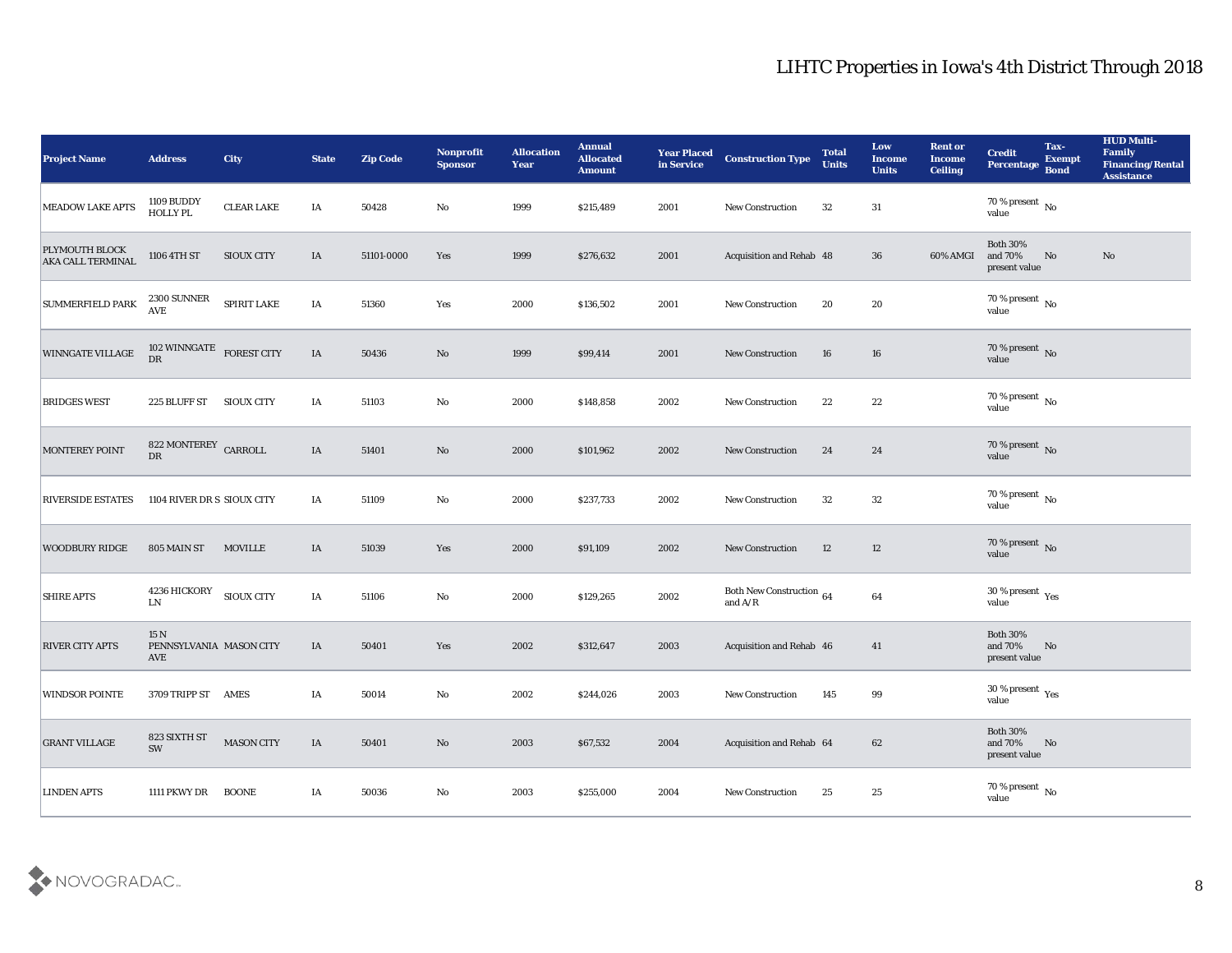| <b>Project Name</b>                        | <b>Address</b>                          | <b>City</b>         | <b>State</b> | <b>Zip Code</b> | Nonprofit<br><b>Sponsor</b> | <b>Allocation</b><br><b>Year</b> | <b>Annual</b><br><b>Allocated</b><br><b>Amount</b> | <b>Year Placed<br/>in Service</b> | <b>Construction Type</b> | <b>Total</b><br><b>Units</b> | Low<br><b>Income</b><br><b>Units</b> | <b>Rent or</b><br><b>Income</b><br><b>Ceiling</b> | <b>Credit</b><br>Percentage             | Tax-<br>Exempt<br><b>Bond</b> | <b>HUD Multi-</b><br>Family<br><b>Financing/Rental</b><br><b>Assistance</b> |
|--------------------------------------------|-----------------------------------------|---------------------|--------------|-----------------|-----------------------------|----------------------------------|----------------------------------------------------|-----------------------------------|--------------------------|------------------------------|--------------------------------------|---------------------------------------------------|-----------------------------------------|-------------------------------|-----------------------------------------------------------------------------|
| PEBBLE CREEK APTS<br><b>PHASE II</b>       | 190 S GROVER<br>AVE                     | <b>MASON CITY</b>   | IA           | 50401           | No                          | 2002                             | \$221,888                                          | 2004                              | New Construction         | 33                           | 32                                   |                                                   | $70$ % present $\,$ No $\,$ value       |                               |                                                                             |
| PRIME LIVING APTS                          | 108 FIRST AVE<br>$\mathbf{N}\mathbf{W}$ | <b>LE MARS</b>      | IA           | 51031           | No                          | 2003                             | \$215,015                                          | 2004                              | New Construction         | 27                           | 26                                   |                                                   | $70\,\%$ present $\,$ No value          |                               |                                                                             |
| <b>SPRING HILLS APTS</b><br>(SIOUX CITY)   | 2800 41ST ST                            | <b>SIOUX CITY</b>   | IA           | 51108           | Yes                         | 2002                             | \$146,435                                          | 2004                              | <b>New Construction</b>  | 22                           | 22                                   |                                                   | 70 % present<br>value                   |                               |                                                                             |
| <b>LAKE PLAZA APTS I</b>                   | 20 N FOURTH<br><b>ST</b>                | <b>CLEAR LAKE</b>   | IA           | 50428           | No                          | 2004                             | \$187,973                                          | 2005                              | New Construction         | 24                           | 23                                   |                                                   | $70\,\%$ present $\,$ No value          |                               |                                                                             |
| THE ROSE OF AMES                           | $1315$ COCONINO $$\,\mathrm{AMES}$$ RD  |                     | IA           | 50014           | No                          | 2003                             | \$550,696                                          | 2005                              | <b>New Construction</b>  |                              | 56                                   | 56                                                | $70$ % present $\,$ No $\,$ value       |                               |                                                                             |
| HAMILTON KNOLLS                            | 2304 DES<br><b>MOINES ST</b>            | <b>WEBSTER CITY</b> | IA           | 50595           | Yes                         | 2004                             | \$85,261                                           | 2006                              | <b>New Construction</b>  | 12                           | 12                                   | 60% AMGI                                          | $70$ % present $\,$ No value            |                               |                                                                             |
| <b>TOWN VIEW APTS</b>                      | 425 W THIRD ST SIOUX CITY               |                     | IA           | 51103           | Yes                         | 2004                             | \$72,578                                           | 2006                              | Acquisition and Rehab 32 |                              | 32                                   | 60% AMGI                                          | $30\,\%$ present $\,\mathrm{Yes}$ value |                               |                                                                             |
| CENTENNIAL MANOR 441 W THIRD ST SIOUX CITY |                                         |                     | IA           | 51103           | No                          | 2004                             | \$89,650                                           | 2006                              | Acquisition and Rehab 80 |                              | 80                                   | 60% AMGI                                          | $30\,\%$ present $\,$ Yes value         |                               |                                                                             |
| <b>NORTHPARK APTS</b>                      | 1724 E<br><b>MILWAUKEE</b><br>AVE       | <b>STORM LAKE</b>   | IA           | 50588           | No                          | 2005                             | \$48,651                                           | 2006                              | Acquisition and Rehab 24 |                              | 24                                   | 60% AMGI                                          | Both $30\%$<br>and 70%<br>present value | No                            |                                                                             |
| PRIME LIVING APTS                          | 725 PEARL ST                            | <b>SIOUX CITY</b>   | IA           | 51101           | No                          | 2005                             | \$434,382                                          | 2006                              | <b>New Construction</b>  | 60                           | 42                                   | 60% AMGI                                          | $70$ % present $\,$ No value            |                               |                                                                             |
| <b>LAKE PLAZA APTS II</b>                  | 20 N FOURTH<br><b>ST</b>                | <b>CLEAR LAKE</b>   | IA           | 50428           | No                          | 2005                             | \$164,280                                          | 2006                              | <b>New Construction</b>  | 23                           | 23                                   | 60% AMGI                                          | $70$ % present $\,$ No $\,$ value       |                               |                                                                             |
| <b>THE ANTLERS</b>                         | 1703 HILL AVE SPIRIT LAKE               |                     | IA           | 51360           | $\rm\thinspace No$          | 2005                             | \$159,641                                          | 2006                              | Acquisition and Rehab 14 |                              | 14                                   | 60% AMGI                                          | 70 % present No<br>value                |                               |                                                                             |
| <b>STONE RIDGE</b><br><b>TOWNHOMES</b>     | <b>305 FAIR</b><br>MEADOW DR            | WEBSTER CITY        | IA           | 50595           | $\rm\thinspace No$          | 2006                             | \$115,339                                          | 2006                              | Acquisition and Rehab 42 |                              | 42                                   | 60% AMGI                                          | Both $30\%$<br>and 70%<br>present value | No                            |                                                                             |

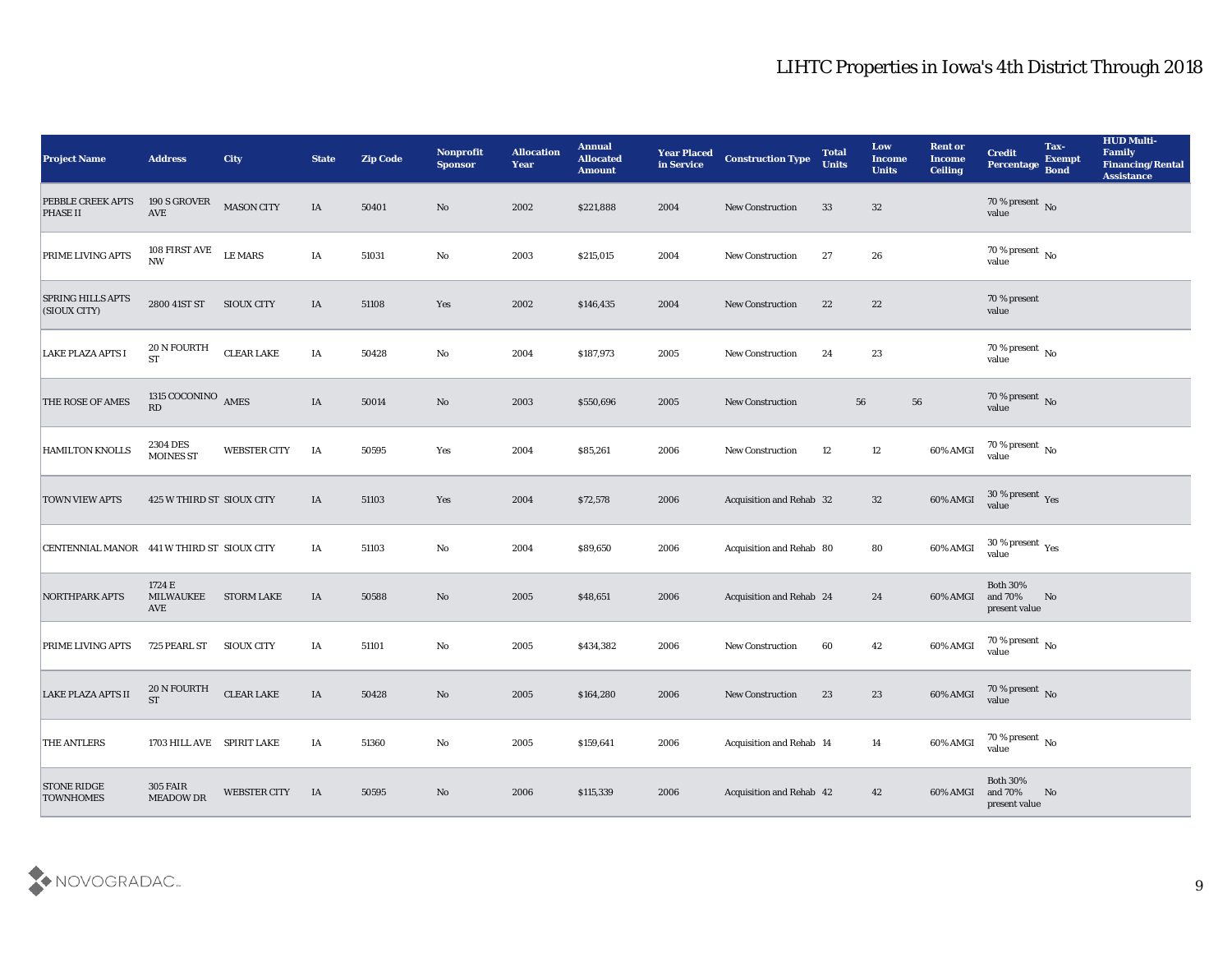| <b>Project Name</b>                                | <b>Address</b>                       | <b>City</b>       | <b>State</b> | <b>Zip Code</b> | Nonprofit<br><b>Sponsor</b> | <b>Allocation</b><br><b>Year</b> | <b>Annual</b><br><b>Allocated</b><br><b>Amount</b> | <b>Year Placed</b><br>in Service | <b>Construction Type</b>              | <b>Total</b><br><b>Units</b> | Low<br><b>Income</b><br><b>Units</b> | <b>Rent or</b><br><b>Income</b><br><b>Ceiling</b> | <b>Credit</b><br>Percentage                 | Tax-<br><b>Exempt</b><br><b>Bond</b> | <b>HUD Multi-</b><br>Family<br><b>Financing/Rental</b><br><b>Assistance</b> |
|----------------------------------------------------|--------------------------------------|-------------------|--------------|-----------------|-----------------------------|----------------------------------|----------------------------------------------------|----------------------------------|---------------------------------------|------------------------------|--------------------------------------|---------------------------------------------------|---------------------------------------------|--------------------------------------|-----------------------------------------------------------------------------|
| <b>DUNLAP ASSISTED</b><br><b>LIVING</b>            | 1405 HARRISON $\,$ DUNLAP $\,$<br>RD |                   | IA           | 51529           | No                          | 2006                             | \$76,076                                           | 2007                             | <b>New Construction</b>               | 10                           | 9                                    | 60% AMGI                                          | <b>Both 30%</b><br>and 70%<br>present value | No                                   |                                                                             |
| <b>ODEBOLT ASSISTED</b><br><b>LIVING</b>           | <b>799 S DES</b><br><b>MOINES ST</b> | <b>ODEBOLT</b>    | IA           | 51458           | Yes                         | 2006                             | \$74,165                                           | 2007                             | <b>New Construction</b>               | 10                           | 9                                    | 60% AMGI                                          | <b>Both 30%</b><br>and 70%<br>present value | No                                   |                                                                             |
| <b>SANCTUARY APTS</b>                              | 3300W<br><b>FOURTH ST</b>            | <b>SIOUX CITY</b> | IA           | 51103           | No                          | 2006                             | \$227,822                                          | 2007                             | <b>New Construction</b>               | 24                           | 24                                   | 60% AMGI                                          | <b>Both 30%</b><br>and 70%<br>present value | No                                   |                                                                             |
| <b>HILLSIDE PARK</b>                               | 2800W<br>FOURTH ST                   | <b>SIOUX CITY</b> | IA           | 51103           | No                          | 2007                             | \$407,765                                          | 2008                             | Acquisition and Rehab 102             |                              | 101                                  | 60% AMGI                                          | <b>Both 30%</b><br>and 70%<br>present value | No                                   |                                                                             |
| <b>HUMBOLDT</b><br><b>WROKSHOP SE</b><br>HOUSING I | 725 11TH AVE N HUMBOLDT              |                   | IA           | 50548           | No                          | 2006                             | \$225,843                                          | 2008                             | Both New Construction 19<br>and $A/R$ |                              | 19                                   | 50% AMGI                                          | 70 % present $\,$ No $\,$<br>value          |                                      |                                                                             |
| <b>TOWN SQUARE APTS</b>                            | 328 CENTRAL<br>AVE                   | FORT DODGE        | IA           | 50501           | Yes                         | 2007                             | \$310,426                                          | 2008                             | <b>New Construction</b>               | 24                           | 24                                   | 50% AMGI                                          | <b>Both 30%</b><br>and 70%<br>present value | No                                   |                                                                             |
| <b>WAHKONSA MANOR</b>                              | 927 CENTRAL<br><b>AVE</b>            | FORT DODGE        | IA           | 50501           | No                          | 2008                             | \$398,554                                          | 2008                             | Acquisition and Rehab 76              |                              | 76                                   | 60% AMGI                                          | <b>Both 30%</b><br>and 70%<br>present value | No                                   |                                                                             |
| CEDAR MANOR APTS II 2003 CEDAR ST BOONE            |                                      |                   | IA           | 50036           | No                          | 2007                             | \$93,336                                           | 2009                             | <b>New Construction</b>               | 24                           | 24                                   | 50% AMGI                                          | <b>Both 30%</b><br>and 70%<br>present value | No                                   |                                                                             |
| OLD SPENCER SCHOOL ST                              | 104 E FOURTH                         | <b>SPENCER</b>    | IA           | 51301           | Yes                         | 2008                             | \$310,302                                          | 2009                             | <b>Acquisition and Rehab 16</b>       |                              | 16                                   | 60% AMGI                                          | <b>Both 30%</b><br>and 70%<br>present value | No                                   |                                                                             |
| <b>MURRAY APTS</b>                                 | 821 JACKSON ST SIOUX CITY            |                   | IA           | 51105           | No                          | 2009                             | \$174,316                                          | 2010                             | Acquisition and Rehab 17              |                              | 17                                   | 60% AMGI                                          | <b>Both 30%</b><br>and 70%<br>present value | No                                   |                                                                             |
| <b>EASTWOOD OF AMES</b>                            | 420 E SEVENTH<br><b>ST</b>           | <b>AMES</b>       | IA           | 50010           | No                          | 2009                             | \$743,554                                          | 2011                             | Acquisition and Rehab 60              |                              | 60                                   | 60% AMGI                                          | <b>Both 30%</b><br>and 70%<br>present value | No                                   | No                                                                          |
| MEADOWS APTS OF<br><b>NEVADA</b>                   | 402 FIFTH ST NEVADA                  |                   | IA           | 50201           | $\rm\thinspace No$          | 2009                             | \$256,725                                          | 2011                             | Acquisition and Rehab 49              |                              | 48                                   | 60% AMGI                                          | <b>Both 30%</b><br>and 70%<br>present value | No                                   | No                                                                          |
| NEVEDA ELDERLY<br><b>APTS</b>                      | 833 S 13TH ST NEVADA                 |                   | IA           | 50201           | $\mathbf {No}$              | 2010                             | \$119,303                                          | 2011                             | Acquisition and Rehab 24              |                              | 24                                   | 60% AMGI                                          | <b>Both 30%</b><br>and 70%<br>present value | No                                   | No                                                                          |

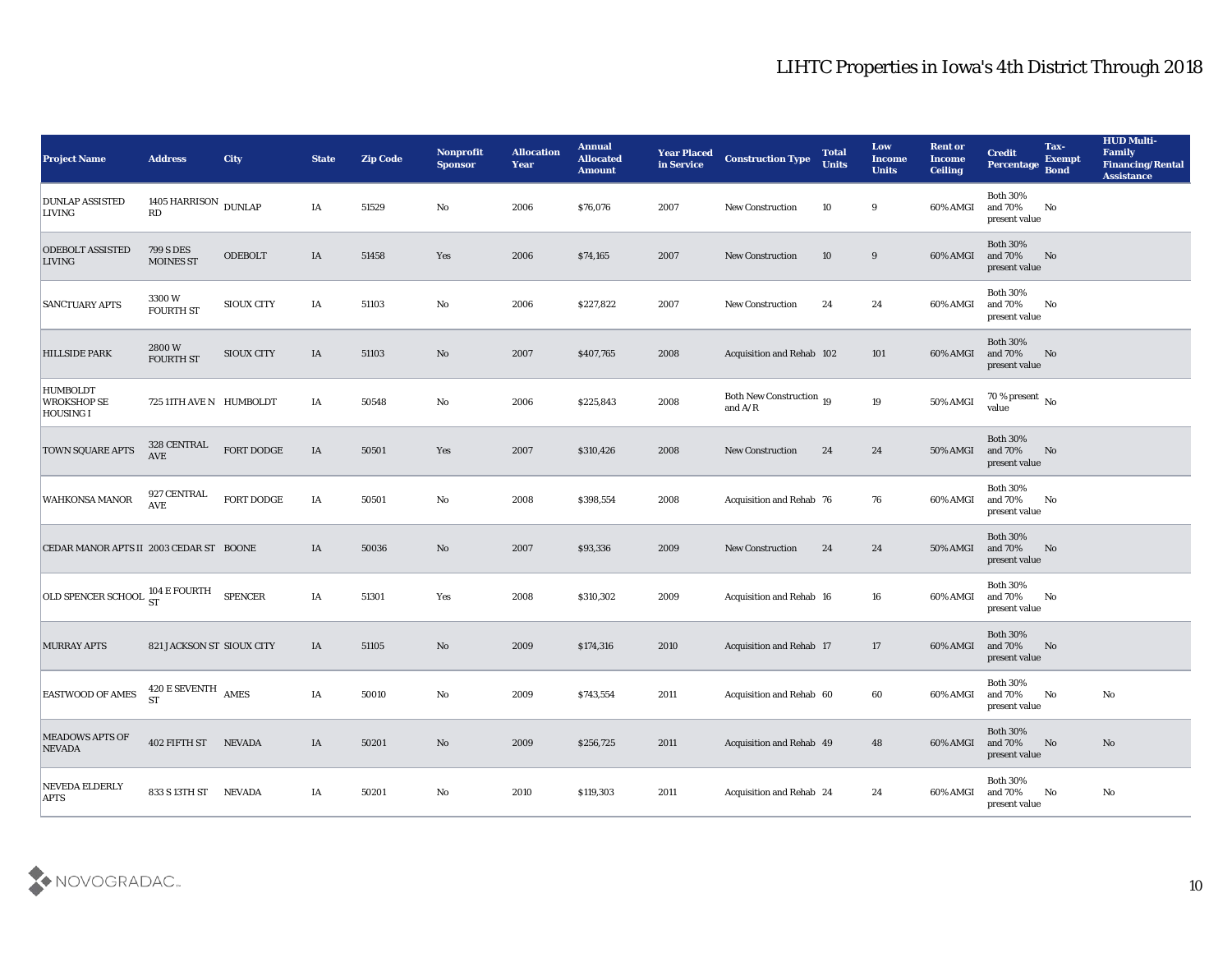| <b>Project Name</b>                         | <b>Address</b>                                       | City              | <b>State</b> | <b>Zip Code</b> | Nonprofit<br><b>Sponsor</b> | <b>Allocation</b><br><b>Year</b> | <b>Annual</b><br><b>Allocated</b><br><b>Amount</b> | <b>Year Placed</b><br>in Service | <b>Construction Type</b>        | <b>Total</b><br><b>Units</b> | Low<br><b>Income</b><br><b>Units</b> | <b>Rent or</b><br><b>Income</b><br><b>Ceiling</b> | <b>Credit</b><br>Percentage                 | Tax-<br><b>Exempt</b><br><b>Bond</b> | <b>HUD Multi-</b><br>Family<br><b>Financing/Rental</b><br><b>Assistance</b> |
|---------------------------------------------|------------------------------------------------------|-------------------|--------------|-----------------|-----------------------------|----------------------------------|----------------------------------------------------|----------------------------------|---------------------------------|------------------------------|--------------------------------------|---------------------------------------------------|---------------------------------------------|--------------------------------------|-----------------------------------------------------------------------------|
| <b>LAVERNE APTS</b>                         | 919 S 16TH ST                                        | AMES              | IA           | 50010           | No                          | 2009                             | \$1,310,631                                        | 2011                             | <b>New Construction</b>         | 62                           | 62                                   | 60% AMGI                                          | $70\,\%$ present $\,$ No value              |                                      | No                                                                          |
| <b>428 WALKER</b>                           | 428 WALKER ST WOODBINE                               |                   | IA           | 51579           | No                          | 2010                             | \$184,331                                          | 2011                             | Acquisition and Rehab 11        |                              | 11                                   | 60% AMGI                                          | $\frac{70\%}{value}$ No                     |                                      | $\mathbf{N}\mathbf{o}$                                                      |
| <b>MARION MANOR I</b>                       | 224 MARION DR IOWA FALLS                             |                   | IA           | 50126           | No                          | 2010                             | \$92,127                                           | 2012                             | Acquisition and Rehab 24        |                              | 24                                   | 60% AMGI                                          | 30 % present No<br>value                    |                                      | No                                                                          |
| <b>MARION MANOR II</b>                      | 1228 N<br><b>FREMONT ST</b>                          | <b>IOWA FALLS</b> | IA           | 50126           | No                          | 2010                             | \$74,203                                           | 2012                             | Acquisition and Rehab 16        |                              | 16                                   | 60% AMGI                                          | 30 % present $\,$ No $\,$<br>value          |                                      | No                                                                          |
| <b>FB HARLAN</b>                            | <b>919 DYE ST</b>                                    | HARLAN            | IA           | 51537           | No                          | 2010                             | \$757,850                                          | 2012                             | <b>New Construction</b>         | 27                           | 27                                   |                                                   | $70\,\%$ present $\,$ No value              |                                      | $\mathbf{N}\mathbf{o}$                                                      |
| <b>BOYER VIEW APTS</b>                      | 103 BOYER<br>VIEW DR                                 | LOGAN             | IA           | 51546           | No                          | 2012                             | \$345,666                                          | 2013                             | Acquisition and Rehab 24        |                              | 24                                   | 60% AMGI                                          | $30\,\%$ present $\,$ No value              |                                      | No                                                                          |
| <b>WALTON WOODS</b>                         | 1000 W ADAMS<br><b>ST</b>                            | <b>JEFFERSON</b>  | IA           | 50129           | No                          | 2012                             | \$475,913                                          | 2013                             | Acquisition and Rehab 48        |                              | 48                                   | 60% AMGI                                          | <b>Both 30%</b><br>and 70%<br>present value | No                                   | No                                                                          |
| CARNEGIE PLACE APTS 705 SIXTH ST            |                                                      | <b>SIOUX CITY</b> | IA           | 51101           | Yes                         | 2012                             | \$279,640                                          | 2013                             | Acquisition and Rehab 20        |                              | 20                                   | 60% AMGI                                          | <b>Both 30%</b><br>and 70%<br>present value | No                                   | No                                                                          |
| <b>LEGACY MANOR OF</b><br><b>MASON CITY</b> | 3310 NINTH ST<br>SW                                  | <b>MASON CITY</b> | IA           | 50401           | No                          | 2012                             | \$1,549,710                                        | 2013                             | <b>New Construction</b>         | 48                           | 47                                   | 60% AMGI                                          | $70$ % present $${\rm No}$$ value           |                                      | $\mathbf{N}\mathbf{o}$                                                      |
| <b>LESSENICH PLACE</b><br><b>APTS</b>       | 301 FIFTH ST                                         | <b>SIOUX CITY</b> | IA           | 51101           | Yes                         | 2012                             | \$673,334                                          | 2013                             | Acquisition and Rehab 41        |                              | 41                                   | 60% AMGI                                          | <b>Both 30%</b><br>and 70%<br>present value | No                                   | No                                                                          |
| <b>COMMUNITY PLAZA</b><br><b>APARTMENTS</b> | 125 CATHEDRAL $_{\rm FOREST~CITY}$<br><b>OAKS RD</b> |                   | IA           | 50436-2249      | Yes                         | 2013                             | \$243,174                                          | 2014                             | <b>Acquisition and Rehab 24</b> |                              | 24                                   | 60% AMGI and 70%                                  | <b>Both 30%</b><br>present value            | No                                   | No                                                                          |
| PRAIRIE RIDGE                               | 1011 16TH ST                                         | <b>SHELDON</b>    | IA           | 51201-2227      | Yes                         | 2013                             | \$254,020                                          | 2014                             | Acquisition and Rehab 24        |                              | 24                                   | 60% AMGI                                          | $30\,\%$ present $\,$ No value              |                                      | $\mathbf {No}$                                                              |
| <b>RIVER WEST</b><br><b>APARTMENTS</b>      | 674 TERRACE<br>PARK BLVD                             | <b>MILFORD</b>    | IA           | 51351-7364      | $\mathbf{Yes}$              | 2013                             | \$262,470                                          | 2014                             | Acquisition and Rehab 30        |                              | $30\,$                               | 60% AMGI                                          | <b>Both 30%</b><br>and 70%<br>present value | No                                   | $\rm\thinspace No$                                                          |

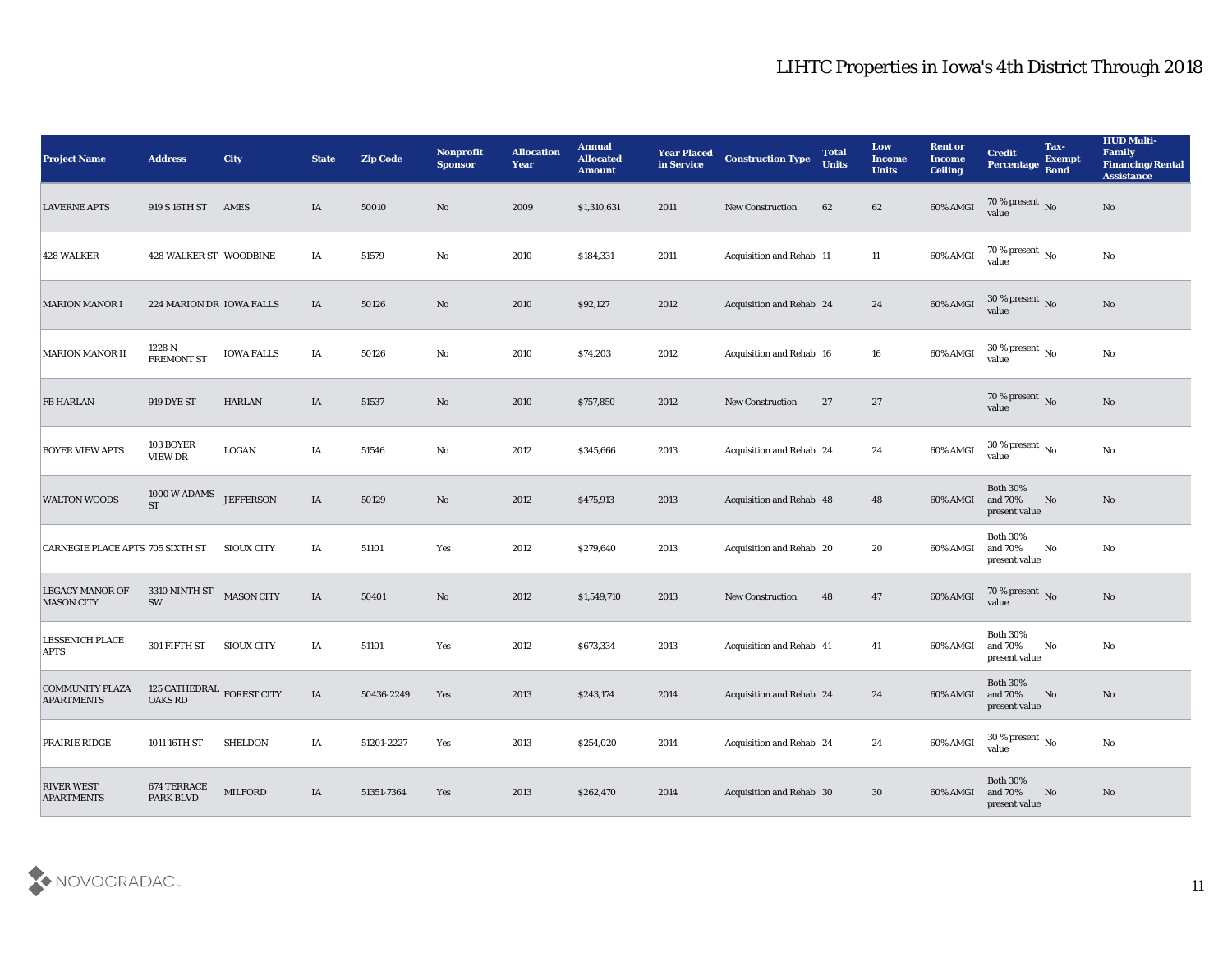| <b>Project Name</b>                                           | <b>Address</b>                      | <b>City</b>       | <b>State</b> | <b>Zip Code</b> | Nonprofit<br><b>Sponsor</b> | <b>Allocation</b><br><b>Year</b> | <b>Annual</b><br><b>Allocated</b><br><b>Amount</b> | <b>Year Placed</b><br>in Service | <b>Construction Type</b> | <b>Total</b><br><b>Units</b> | <b>Low</b><br><b>Income</b><br><b>Units</b> | <b>Rent or</b><br><b>Income</b><br><b>Ceiling</b> | <b>Credit</b><br>Percentage Bond            | Tax-<br><b>Exempt</b> | <b>HUD Multi-</b><br>Family<br><b>Financing/Rental</b><br><b>Assistance</b> |
|---------------------------------------------------------------|-------------------------------------|-------------------|--------------|-----------------|-----------------------------|----------------------------------|----------------------------------------------------|----------------------------------|--------------------------|------------------------------|---------------------------------------------|---------------------------------------------------|---------------------------------------------|-----------------------|-----------------------------------------------------------------------------|
| <b>THE RESERVES AT</b><br><b>STORM LAKE</b>                   | 1500 SENECA                         | <b>STORM LAKE</b> | IA           | 50588-1909      | No                          | 2013                             | \$564,090                                          | 2014                             | <b>New Construction</b>  | 32                           | 31                                          | 60% AMGI                                          | 70 % present $\overline{N_0}$<br>value      |                       | No                                                                          |
| <b>HEARTLAND SENIOR</b><br><b>HOUSING</b>                     | 610 CENTRAL<br>AVE                  | FORT DODGE        | IA           | 50501-3812      | No                          | 2012                             | \$735,482                                          | 2014                             | Acquisition and Rehab 48 |                              | 42                                          | 60% AMGI                                          | <b>Both 30%</b><br>and 70%<br>present value | No                    | No                                                                          |
| 10TH STREET<br><b>TOWNHOMES</b>                               | 1101 ONTARIO<br><b>ST</b>           | STORM LAKE        | IA           | 50588-1939      | Yes                         | 2013                             | \$732,119                                          | 2015                             | <b>New Construction</b>  | 42                           | 42                                          | 60% AMGI                                          | $70\%$ present No<br>value                  |                       | No                                                                          |
| <b>CALL TERMINAL II</b>                                       | 1106 4TH<br><b>STREET</b>           | <b>SIOUX CITY</b> | IA           | 51101-1999      | Yes                         | 2013                             | \$394,550                                          | 2015                             | Acquisition and Rehab 70 |                              | 59                                          | 60% AMGI                                          | $30\,\%$ present $\,$ No value              |                       | No                                                                          |
| PRAIRIE HEIGHTS                                               | 802 14TH ST SE ORANGE CITY          |                   | IA           | 51041-0000      | No                          | 2014                             | \$284,667                                          | 2015                             | <b>New Construction</b>  | 14                           | 14                                          | 60% AMGI                                          | 70 % present $\overline{N_0}$<br>value      |                       | No                                                                          |
| <b>GOLDFINCH GROVE</b>                                        | 1612 3RD ST                         | HULL              | IA           | 51239-0000      | No                          | 2015                             | \$203,886                                          | 2016                             | <b>New Construction</b>  | 12                           | 12                                          | 60% AMGI                                          | $70\,\%$ present $\,$ No value              |                       | No                                                                          |
| <b>HILLDALE ESTATES</b>                                       | 1110 N 10TH ST DENISON              |                   | IA           | 51442-1070      | No                          | 2014                             | \$686,011                                          | 2016                             | <b>New Construction</b>  | 50                           | 42                                          | 60% AMGI                                          | $70\,\%$ present $\,$ No value              |                       | $\rm\thinspace No$                                                          |
| <b>LEGACY MANOR OF</b><br><b>MASON CITY II</b>                | 3300 9TH ST SW MASON CITY           |                   | IA           | 50401-7317      | No                          | 2014                             | \$698,683                                          | 2016                             | New Construction         | 48                           | 43                                          | 60% AMGI                                          | 70 % present $\,$ No $\,$<br>value          |                       | No                                                                          |
| <b>SOUTHERN POINTE</b>                                        | 902 13TH ST SW SPENCER              |                   | IA           | 51301-5566      | Yes                         | 2015                             | \$534,300                                          | 2017                             | New Construction         | 30                           | 27                                          | 60% AMGI                                          | 70 % present $\overline{N_0}$<br>value      |                       | No                                                                          |
| <b>THE ABERDEEN</b><br><b>APARTMENTS</b>                      | 1121 JACKSON<br>$\operatorname{ST}$ | <b>SIOUX CITY</b> | IA           | 51105-1434      | No                          | 2017                             | \$688,936                                          | 2018                             | Acquisition and Rehab 46 |                              | 41                                          | 60% AMGI                                          | <b>Both 30%</b><br>and 70%<br>present value |                       | $\rm \bf No$                                                                |
|                                                               |                                     |                   |              |                 |                             |                                  |                                                    |                                  |                          |                              |                                             |                                                   |                                             |                       |                                                                             |
| 153 Projects Reported                                         |                                     |                   |              |                 |                             |                                  | \$27,434,133                                       |                                  |                          | 4,901                        | 4,223                                       |                                                   |                                             |                       |                                                                             |
| Location: Iowa's 4th District (Congressional District, 116th) |                                     |                   |              |                 |                             |                                  |                                                    |                                  |                          |                              |                                             |                                                   |                                             |                       |                                                                             |